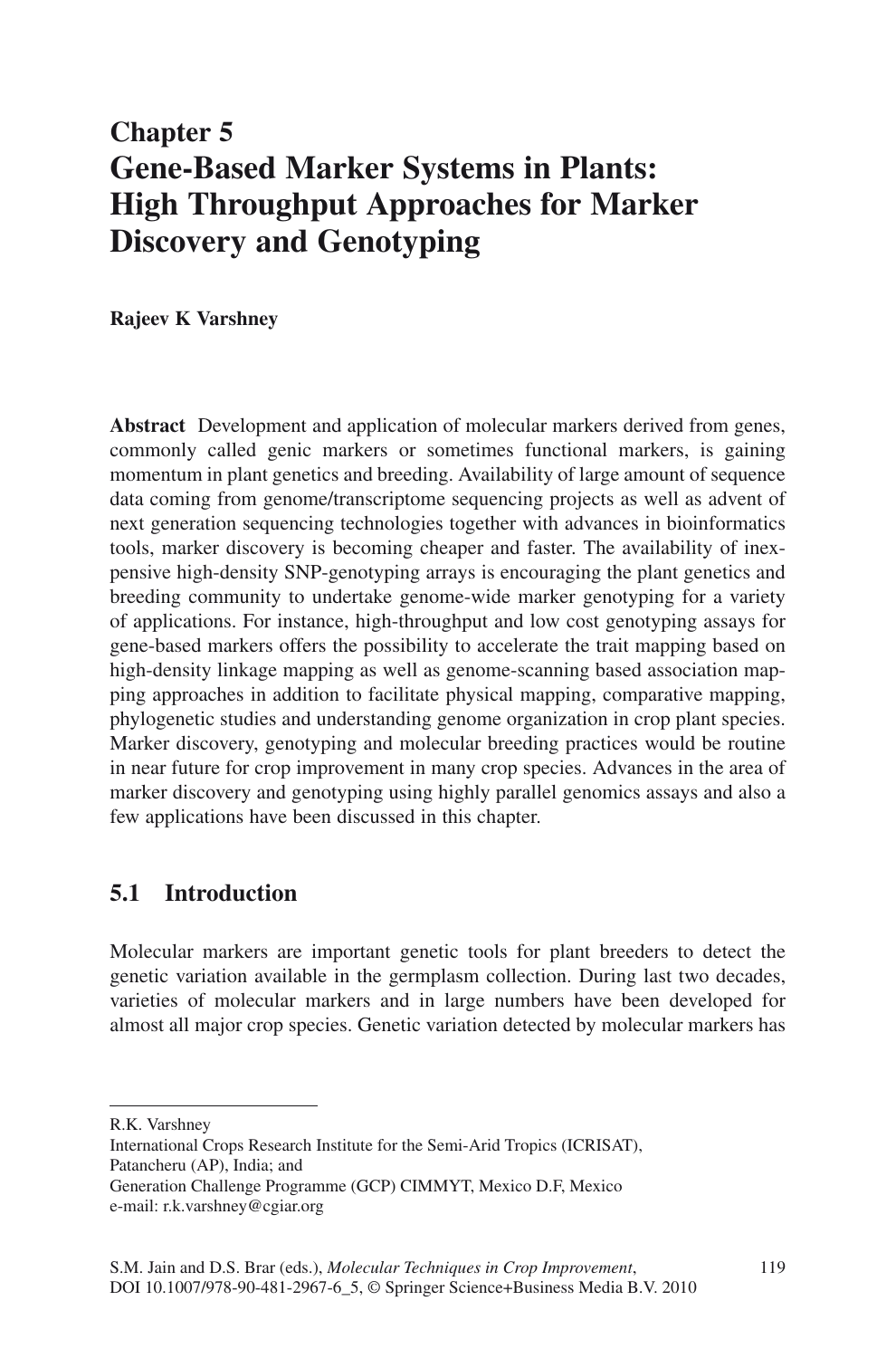been useful for understanding the genome dynamics as well improving the breeding efficiency. For instance, these markers have been utilized extensively for the preparation of saturated molecular maps (genetic and physical) and their association with genes/QTLs controlling the traits of economic importance has been utilized in several cases for marker assisted selection (MAS) (Varshney et al. [2005b,](#page-23-0) [2006\)](#page-23-1). As a result of extensive efforts undertaken at international level to identify molecular markers tightly linked with a large number of agronomic traits as well as tolerance/ resistance to abiotic and biotic stresses in major crop species, it has been possible to realize the potential of molecular markers to track loci and genome regions in several crop-breeding programmes (Gupta and Varshney [2004;](#page-20-0) Varshney et al. [2006,](#page-23-1) [2007b\)](#page-23-2). Other important uses of molecular markers include germplasm characterization, genetic diagnostics, genome organization studies and phylogenetic analysis (see Jain et al. [2002; Varshney and Tuberosa 2007\)](#page-21-0).

Classically, the molecular markers can be grouped in three main categories (Gupta et al. [2002\)](#page-20-1): (1) hybridization-based markers: restriction fragment length polymorphism (RFLP), (2) PCR-based markers: random amplification of polymorphic DNA (RAPD), amplified fragment length polymorphism (AFLP) and microsatellite or simple sequence repeat (SSR), and (3) sequence or chip-based markers: single nucleotide polymorphism (SNP), diversity array technology (DArTs) and single feature polymorphism (SFP). Indeed, till recent past, molecular markers from the first two categories have been developed in majority of the crop species, which belonged to genomic DNA, and therefore could belong to either the transcribed or the non-transcribed part of the genome without any information available on their functions. Nevertheless, during last few years, it has been possible to develop the markers from transcribed region of the genome or genes. Such markers have been popularly referred as functional markers/FMs (Anderson and Lübberstedt [2003](#page-19-0); Gupta and Rustgi [2004\)](#page-20-0), genic molecular markers/ GMMs (Varshney et al. [2007c\)](#page-23-3) and gene expression markers/ GEMs (West et al. [2006b\).](#page-23-4) Although development of gene-based markers is currently restricted to only limited crop species, the next generation sequencing technologies available very recently are enabling development of gene-based markers even in "orphan" crop species that are deficient in genomic resources (see Varshney et al. 2009). The present chapter deals with the advances made recently in the area of development of gene-based markers and methods of genotyping in crop species.

## **5.2 Gene-Based Marker System: Moving from Genes to Genome**

As a result of establishment of several large scale genome/transcriptome sequencing and gene discovery projects in several plant species, a large number of genes have been identified through *wet lab* as well as *in silico* studies and a wealth of sequence data have been accumulated in public databases (e.g. http://www.ncbi.nlm. nih.gov; http://www.ebi.ac.uk) in the form of BACs (bacterial artificial chromosomes), ESTs (expressed sequence tags), GSSs (genome survey sequences), full length cDNA clones and genes. Furthermore, excellent progress has been made in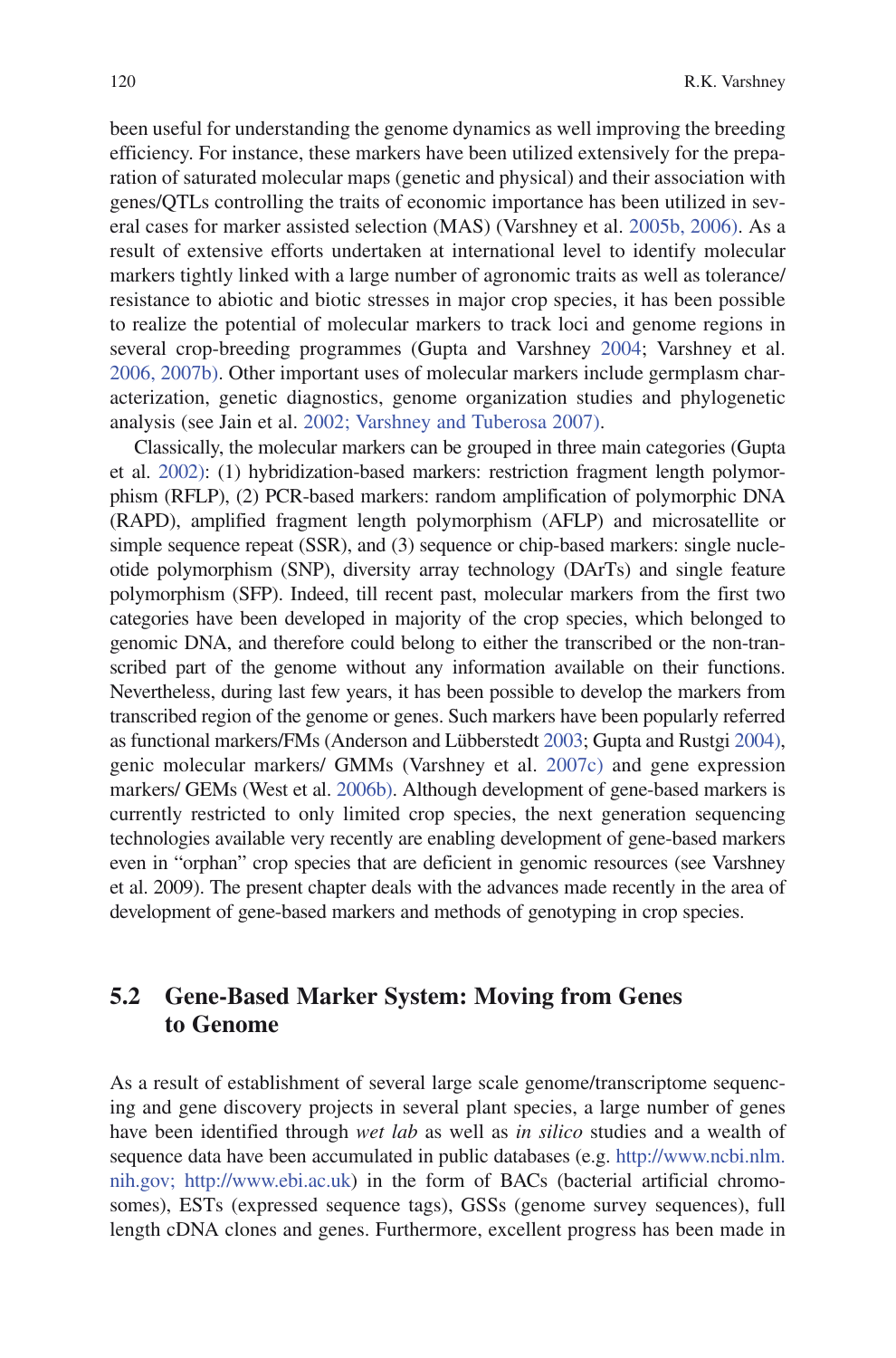the area of development of bioinformatics tools and databases (see the companion chapter in this volume by Jayashree and Hoisington). Because of these two main factors, the era of development of gene-based markers has taken off in plant systems and is in advanced stage at present (Gupta and Rustgi [2004](#page-20-0); Varshney et al. [2005a,](#page-23-5) [2007c, 2007d\).](#page-23-3)

Based on the origin (polymorphic or non-polymorphic site in the gene), genic markers have been classified into two groups (Anderson and Lübberstedt 2003): (a) gene targeted markers (GTMs), that are derived from polymorphisms within genes, however not necessarily involved in phenotypic trait variation, e.g. EST-based molecular markers (Schmitt et al. [2006\)](#page-22-0); (b) functional markers (FMs) are derived from polymorphic sites within genes causally involved in phenotypic trait variation, e.g. candidate gene-based molecular markers. Depending on the involvement in the phenotypic trait variation, the FMs can be classified further into two subgroups: (a) direct functional markers (DFMs), for which the role for the phenotypic trait variation is well proven, and (b) indirect functional markers (IFMs), for which the role for phenotypic trait variation is indirectly known (Anderson and Lübberstedt [2003\)](#page-19-0).

## **5.3 Marker Discovery**

Several types of molecular markers can be developed from genes and therefore can be grouped under genic marker category. Since several review articles (e.g. Gupta and Rustgi [2004;](#page-20-0) Varshney et al. [2005a,](#page-23-5) [2007c\)](#page-23-3) have discussed at length the development of cDNA or EST-based RFLP, SSR and SNP markers, this article would mainly discuss the development of genic markers from sequence and expression data.

## *5.3.1 Sanger Sequencing-Based Marker Development*

As a result of sequencing the genomes and transcriptomes followed by annotation provided the entire/partial gene repository of several model plant species (e.g. *Arabidopsis*, *Medicago*, *Lotus*, *Poplar*) and major crop species (rice, wheat, maize, sorghum, soybean, grape). In such plant species, based on functional annotation, gene expression and physiological studies, candidate genes can be identified for marker development. However in several crop species e.g. rye, sweet potato, pigeonpea and millets that have less genomic resources, identification of candidate genes is not easily feasible. However, because of the availability of next generation sequencing technologies, it has been shown very recently that the genic markers can be developed in so-called orphan crop species also (Varshney et al. 2009).

#### **5.3.1.1 Candidate Gene-Based Marker Discovery**

Based on positional cloning and/or knowledge of plant metabolic cycles, information on candidate gene(s) involved in the expression of a particular phenotype, is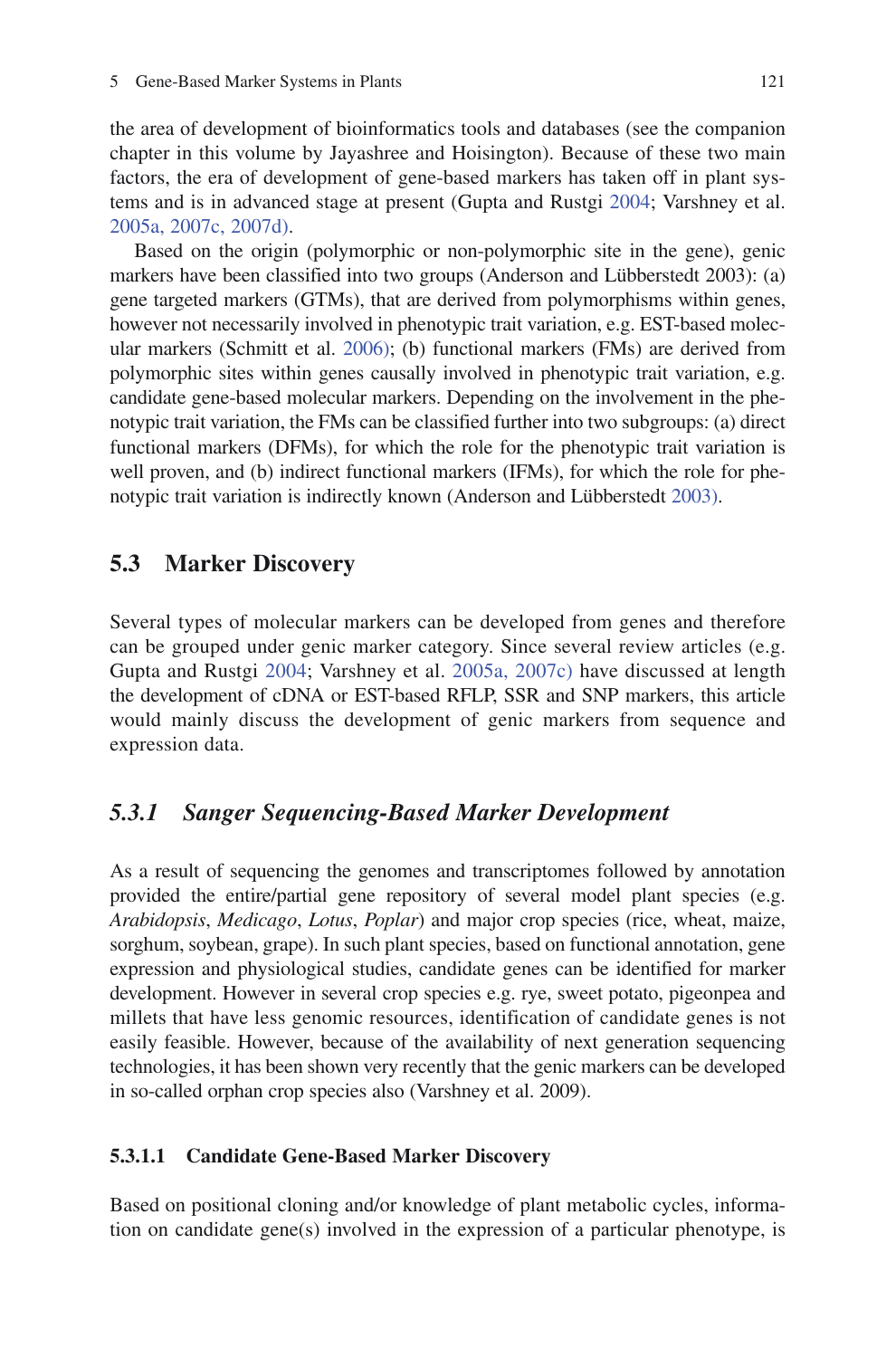<span id="page-3-0"></span>

**Fig. 5.1** An example of SNP discovery and conversion of SNP into CAPS assay. Multiple sequence alignment for sequence data generated for 20 genotypes using LG95 marker has been shown in panel A. This alignment reveals 7 SNPs at positions 111 (T/C), 113 (C/G), 137 (C/T), 140 (T/C), 155 (G/T), 176 (C/T/A) and 179 (T/C) in a window of 100 bp. SNP2CAPS analysis of these sequence data using SNP Pipeline developed at ICRISAT predicted the recognition site for restriction enzyme *Bcl*I at position 155. To verify the in silico identified restriction site involving SNP at 155 position, the PCR products of 20 genotypes generated by using LG95 marker were digested with restriction enzyme *Bcl*I. As a result, the PCR products, containing T nucleotide at 155 position in 7 genotypes were digested, while the amplicons, containing G nucleotide at the same position in remaining 13 genotypes remained intact (panel B). Thus the SNP at 155 position could be easily genotyped on agarose gel using CAPS assay (unpublished results).

available in many cases in model or major crop species. The primer pairs designed for the candidate gene(s) can be used to generate the amplicon in several genotypes of a species. Sanger dideoxy-nucleotide sequencing of these amplicons provides the allele specific sequencing data which can be subjected for multiple sequence alignment (MSA) by using bioinformatic tools and analyzed for identification of SNPs in the candidate gene (Fig. [5.1](#page-3-0)).

#### **5.3.1.2 EST-Based Marker Discovery**

For majority of main crop species, a large number of ESTs generated from several genotypes of a species are available in the sequence databases. The redundant set of ESTs for a given species can be used for *in silico* SNP discovery by employing bioinformatic scripts and tools for SNP discovery. A large number of bioinformatics tools or pipelines are available in public domain for identification of SNPs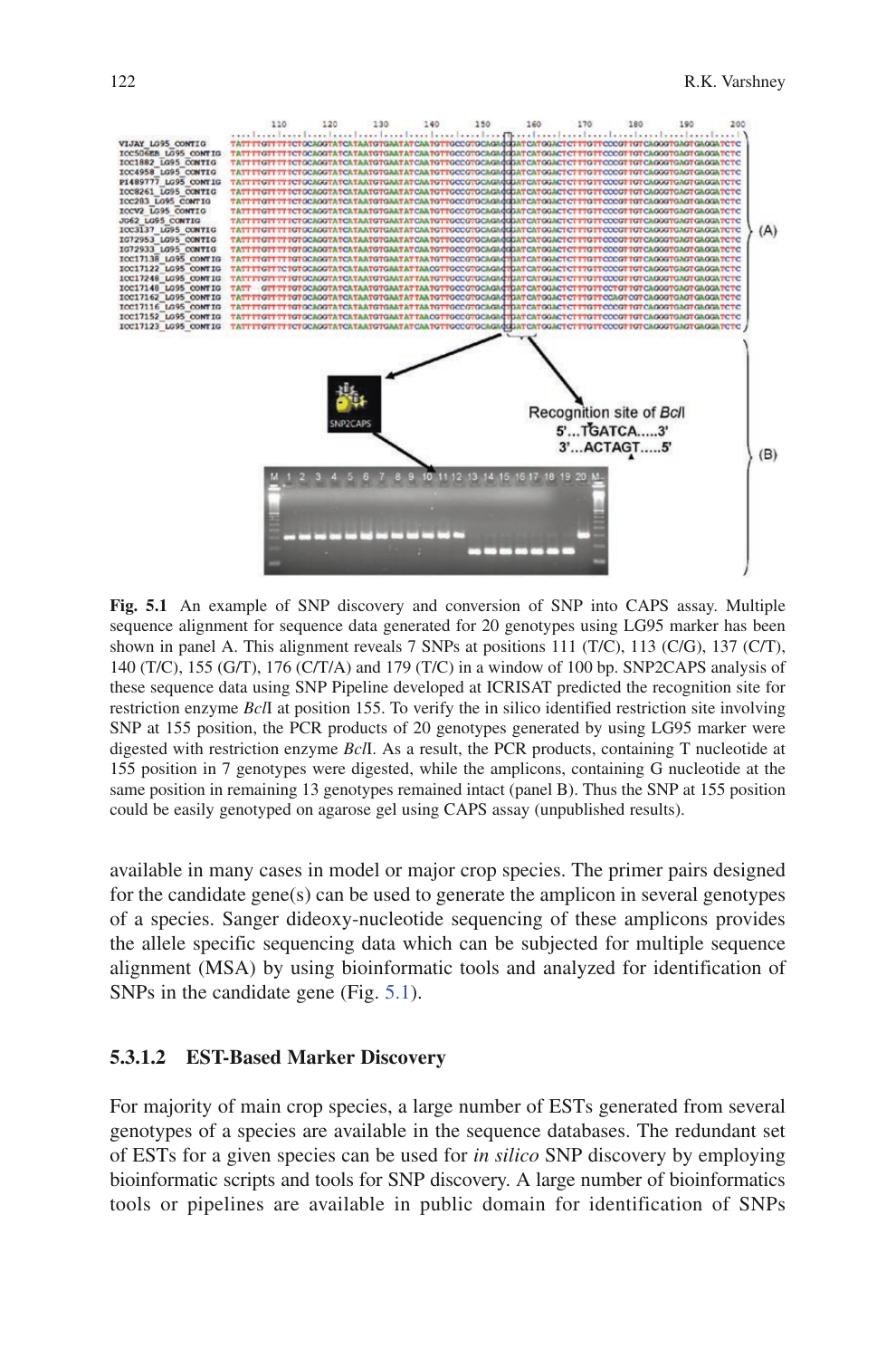|                                                                                 | Table 5.1 Some important SNP related tools and databases  |                                                                                                                                                                                                                                                                              |                        |
|---------------------------------------------------------------------------------|-----------------------------------------------------------|------------------------------------------------------------------------------------------------------------------------------------------------------------------------------------------------------------------------------------------------------------------------------|------------------------|
| Tool name                                                                       | Web address                                               | Description                                                                                                                                                                                                                                                                  | Reference              |
| SNP discovery tools                                                             |                                                           |                                                                                                                                                                                                                                                                              |                        |
| <b>SNP-VISTA</b>                                                                | http://genome.lbl.gov/vista/<br>snpvista/                 | A programme for visualization of mutations/SNPs in genes<br>and discovery of recombination points                                                                                                                                                                            | Shah et al. (2005)     |
| SNPselector                                                                     | http://primer.duhs.duke.edu/                              | A web tool for selecting SNPs for genetic association studies<br>and it works on data available from Ensembl                                                                                                                                                                 | Xu et al. (2005)       |
| Forage                                                                          | http://biobase.biotech.kth.se/<br>forage/                 | software application for SNP discovery which is based on<br>two neural networks that have been trained on a set of<br>validated SNPs<br>∢                                                                                                                                    | Unneberg et al. (2005) |
| SNPHunter                                                                       | http://www.hsph.harvard.edu/ppg/<br>software.htm          | retrieval of SNP data, including physical position, function<br>A software programme that allows for both ad hoc-mode and<br>batch-mode SNP search, automatic SNP filtering, and<br>class, flanking sequences at user-defined lengths, and<br>heterozygosity from NCBI dbSNP | Wang et al. (2005)     |
| SNPServer                                                                       | http://hornbill.cspp.latrobe.edu.au/<br>snpdiscovery.html | A real-time flexible tool for the discovery of SNPs and<br>insertions/deletions                                                                                                                                                                                              | Savage et al. (2005)   |
| <b>SEAN</b>                                                                     | http//zebrafish.doc.ic.ac.uk/Sean                         | rules of sequence identity and SNP abundance to determine<br>alignments produced from EST clusters; the algorithm uses<br>An application that predicts SNPs using multiple sequence<br>the quality of the prediction                                                         | Huntley et al. (2006)  |
| QualitySNP                                                                      | http://www.bioinformatics.nl/tools/<br>snpweb/            | insertions/deletions in EST data from diploid and polyploid<br>A pipeline for detecting single nucleotide polymorphisms and<br>species                                                                                                                                       | Tang et al. (2006)     |
| Annotation Tool)<br>(Multipurpose<br>Vlewing and<br>Alignment<br><b>MAVIANT</b> | http://snp.agrsci.dk/maviant/                             | A platform-independent tool that provides DNA chromatogram<br>and alignment views and facilitates evaluation of<br>predictions                                                                                                                                               | Panitz et al. (2007)   |
|                                                                                 |                                                           |                                                                                                                                                                                                                                                                              | (continued)            |

<span id="page-4-0"></span>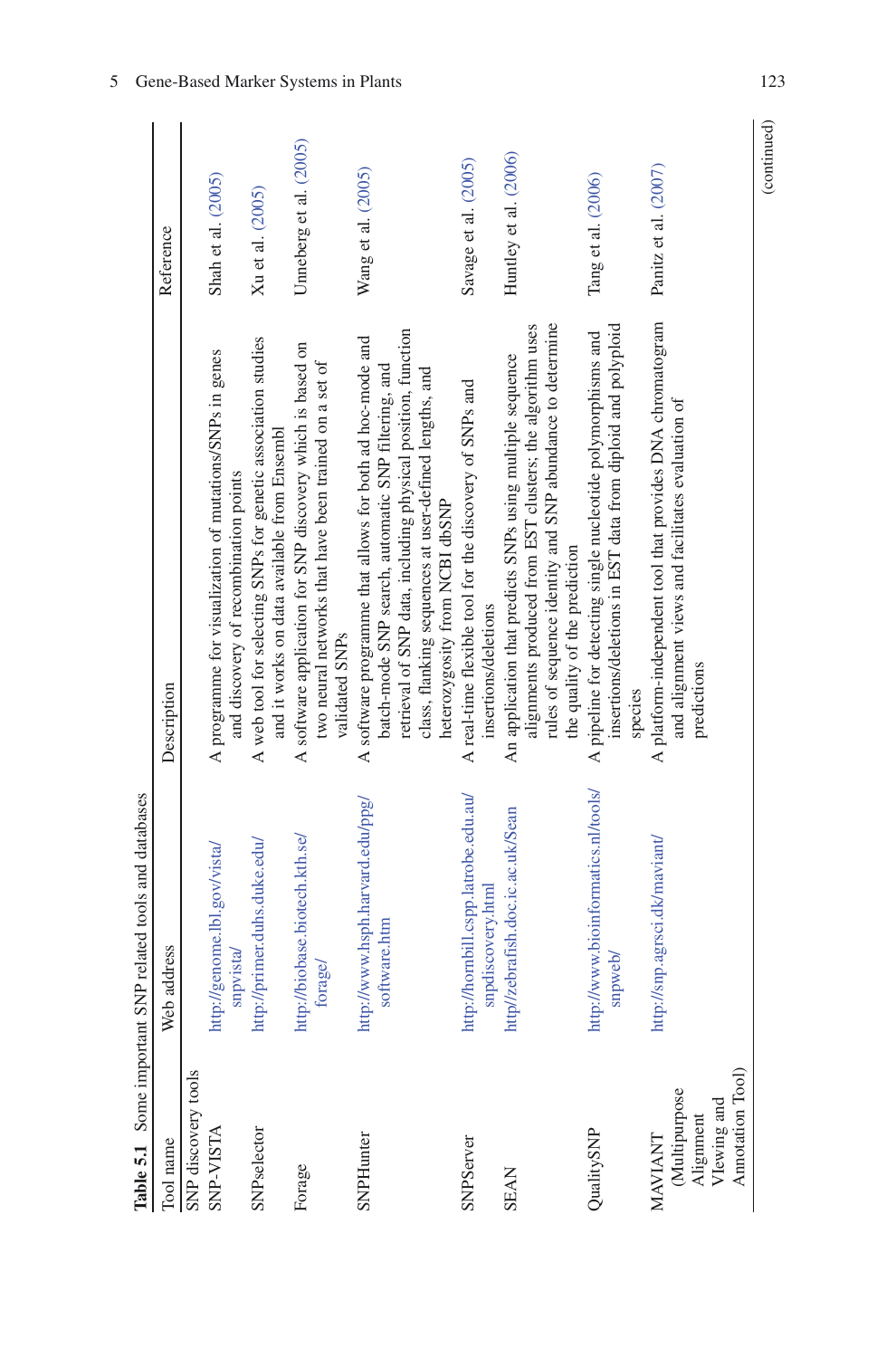| Table 5.1 (continued)                  |                                                    |                                                                                                                                                                                                                                                                   |                              |
|----------------------------------------|----------------------------------------------------|-------------------------------------------------------------------------------------------------------------------------------------------------------------------------------------------------------------------------------------------------------------------|------------------------------|
| Tool name                              | Web address                                        | Description                                                                                                                                                                                                                                                       | Reference                    |
| MSQT (Multiple SNP<br>Query Tool)      | http://msqt.weigelworld.org/                       | alignments, stores it in a database, provides a web interface<br>to query the database and outputs SNP information in a<br>MSQT extracts SNP information from multiple sequence<br>format directly applicable for SNP-assay design                                | Warthmann et al. (2007)      |
| QuickSNP                               | http://bioinformoodics.jhmi.edu/<br>quickSNP.pl    | An automated web server for selection of tagSNPs                                                                                                                                                                                                                  | Grover et al. $(2007)$       |
| <b>WASP</b>                            | http://bioinfo.biotec.or.th/WASP                   | this tool facilitates the awkward process of getting flanking<br>A tool for designing allele specific primers for both SNPs and<br>sequences and other related information from public SNP<br>mutations. By integrating the database for known SNPs,<br>databases | Wangkumhang et al.<br>(2007) |
| HaploSNPer                             | http://www.bioinformatics.nl/tools/<br>haplosnper/ | in user-specified input sequences from both diploid and<br>A flexible web-based tool for detecting SNPs and alleles<br>polyploid species                                                                                                                          | Tang et al. (2008)           |
| <b>SNP-PHAGE</b>                       | http://bfgl.ami.barc.usda.gov/ML/<br>snp-phage/    | tagged site (Haplotype Analysis) and GenBank (-dbSNP)<br>identification of common haplotypes within a sequence<br>A SNP discovery pipeline with additional features for<br>submissions                                                                            | Matukumalli et al.<br>(2006) |
| Tools to convert SNPs to CAPS or dCAPS |                                                    |                                                                                                                                                                                                                                                                   |                              |
| SNP2CAPS                               | http://pgrc.ipk-gatersleben.de/<br>snp2caps/       | A simple algorithm that involves the screening of multiply-<br>candidates by the identification of putative alternative<br>selection pipeline that allows the deduction of CAPS<br>aligned sequences for restriction sites followed by a<br>restriction sites     | Thiel et al. (2004)          |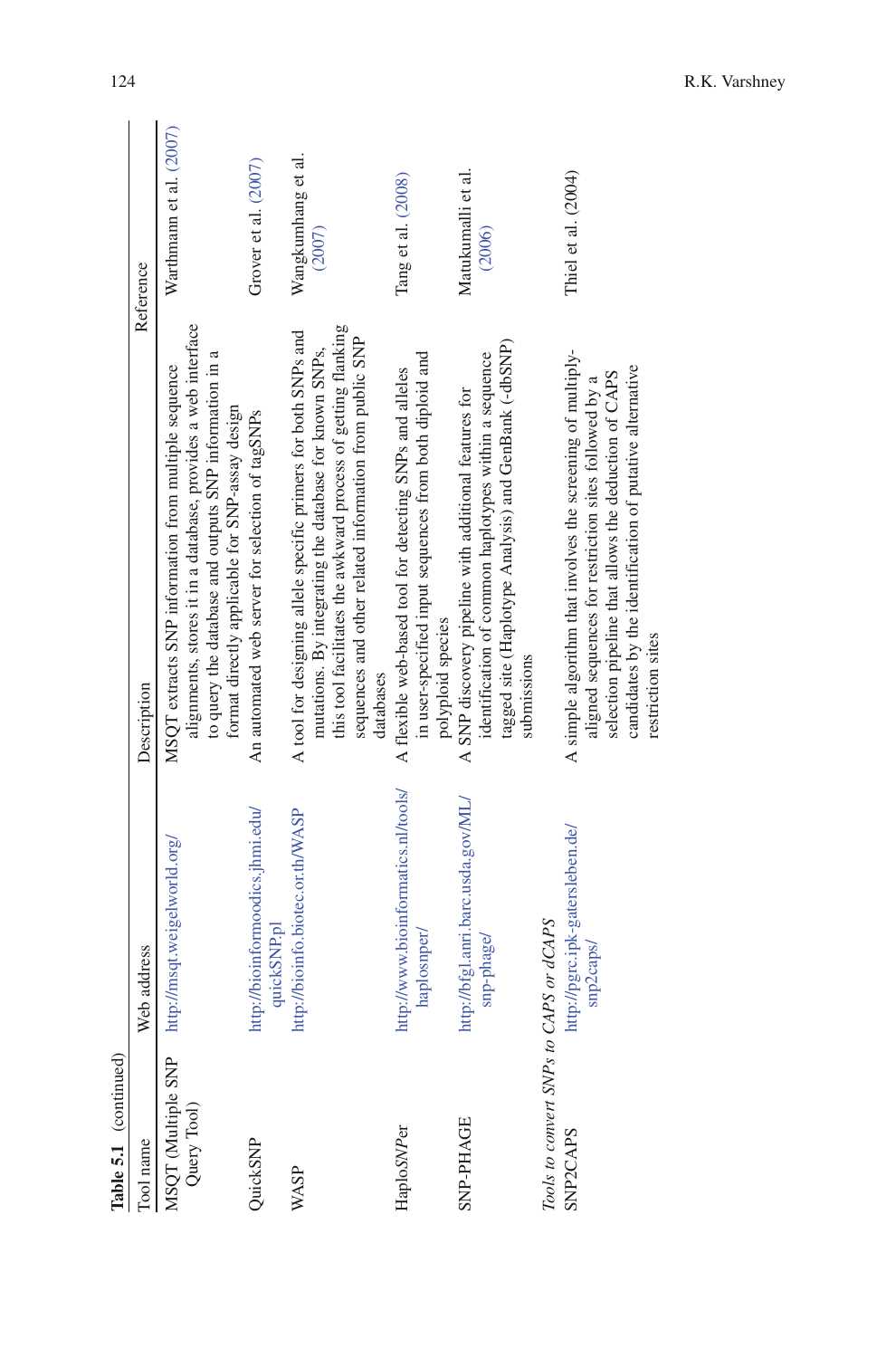| <b>SNP</b> Cutter   | http://bioinfo.bsd.uchicago.edu/<br>SNP_cutter.htm | The program is capable of designing primers for either natural<br>SNP sequence data; SNP Cutter generates the information<br>including a PCR primers list, sizes of original amplicons<br>needed to evaluate and perform genotyping experiments,<br>PCR-RFLP or mismatch PCR-RFLP, depending on the | Zhang et al. $(2005)$   |
|---------------------|----------------------------------------------------|-----------------------------------------------------------------------------------------------------------------------------------------------------------------------------------------------------------------------------------------------------------------------------------------------------|-------------------------|
| SNP pipeline        | http://www.icrisat.org/gt-bt/<br>download SNP.htm  | A pipeline of open source to mine large EST datasets for SNPs<br>and identify restriction sites for assaying the SNPs so that<br>cost-effective CAPS assays can be developed for SNP<br>and different allelic fragment after enzyme digestion                                                       | Jayashree et al. (2007) |
| <b>ICAPS</b> Finder | http://helix.wustl.edu/dcaps/dcaps.<br>html        | tool identifies the restriction enzymes to genotype the SNP<br>to create a polymorphism based on the target SNP and the<br>The tool generates mismatches in a PCR primer that are used<br>using CAPS assay<br>genotyping.                                                                           | Neff et al. (2002)      |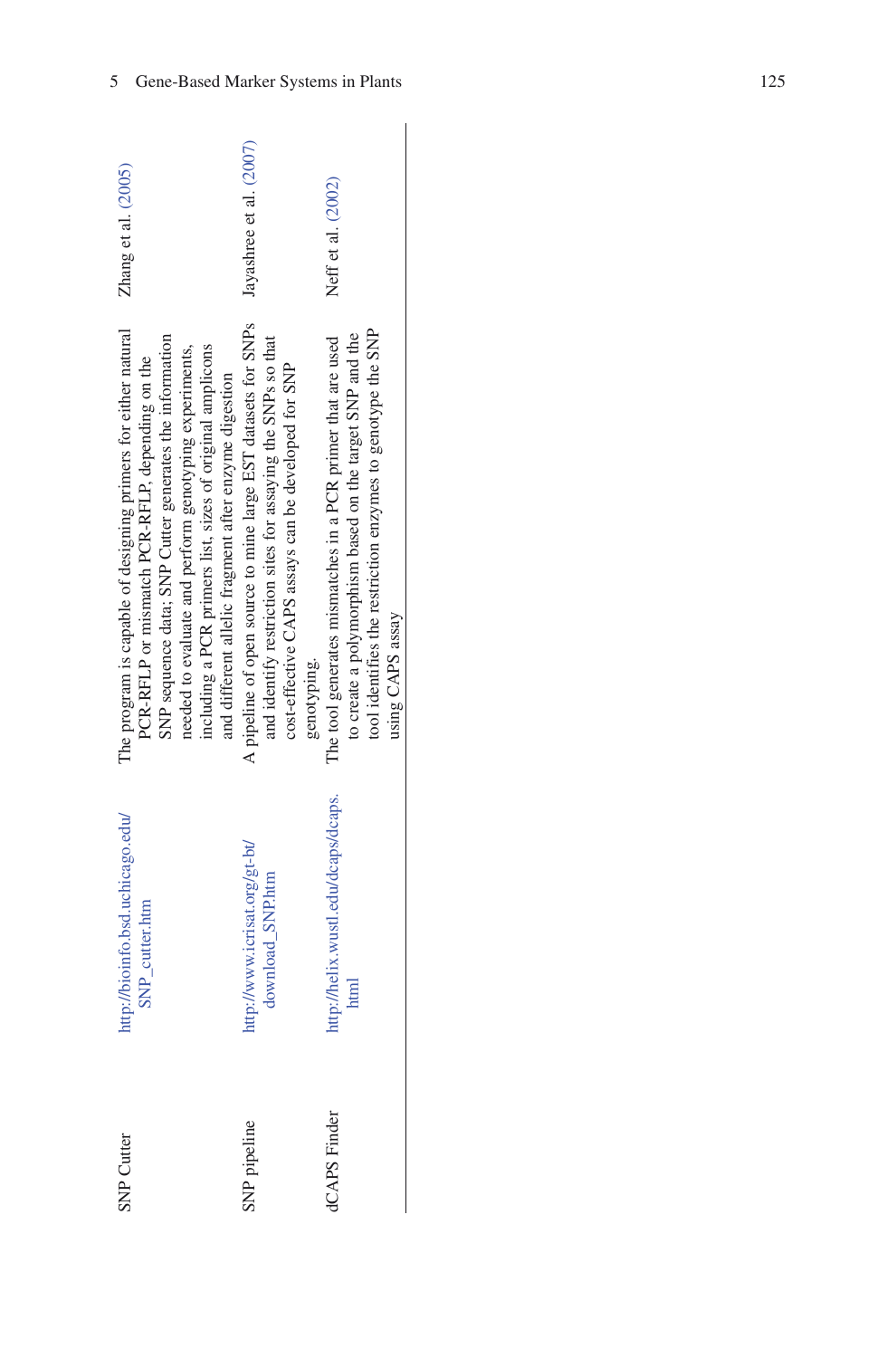(Table [5.1\)](#page-4-0). Basically, all these tools/pipelines perform clustering on redundant set of ESTs and the ESTs representing one gene are grouped under one cluster, which can be visualized for the occurrence of SNPs. The SNP(s) identified by using this approach, however, should be verified either by checking the sequence chromatogram of ESTs or validated by *wet lab* experiments, as *in silico* SNPs may have been observed as a result of sequencing error.

#### **5.3.1.3 Intron Targeted Marker Development by Using Comparative Genomics Approach**

Sequence diversity projects undertaken in several crop species using large number of genes (and different parts of gene) suggested higher frequency of SNP in intronic regions of the gene (Ching et al. [2002](#page-20-4); Rajesh and Muehlbauer [2008\)](#page-22-5). Therefore the markers developed from intronic region in general show high level of polymorphism (Bertin et al. [2005\).](#page-19-1) In case of well-characterized species, exonintron boundaries can be defined using tools like FEGNESH, etc. and subsequently primer pairs can be designed using the flanking exonic sequence of an intron to amplify intronic region (Feltus et al. [2006\)](#page-20-5).

By using the genome sequence data of *Medicago* and *Lotus* and EST data of soybean and *Medicago*, >3,000 primer pairs targeting intronic regions have been developed in the laboratory of Doug Cook at UC-Davis, USA (DR Cook, personal communication) to develop gene-based conserved orthologous sequence (COS) markers in legume species. These primer pairs have been used to amplify the intronic regions in the parental genotypes of mapping populations of seven legume species including chickpea, common bean, groundnut, cowpea and pigeonpea which are being sequenced at present to identify the SNPs between parental genotypes of the mapping populations of these species. This study is expected to develop the extended version of comparative legume genetic maps developed earlier by Choi et al. [\(2004\)](#page-20-6). Development of intron targeted markers has been successful even in underresourced crop species. In such cases, the ESTs of the targeted species are BLASTed against the genome sequence of closest model genome sequence data to identify the exon–intron boundaries. In this way, intronic sequence can be identified and exonic sequence of the ESTs are used to design the primer pairs to amplify the intronic region. Based on this concept, after aligning the ESTs of sorghum, pearl millet, *Allium* and *Musa* with rice genome, >3,600 primer pairs, called conserved intron spanning primers (CISPs) have been developed for monocot species (Feltus et al. [2006](#page-20-5); Lohithaswa et al. [2007](#page-21-5); http://www.plantgenome.uga.edu/CISP/). Following the similar approach, a larger number of gene-based markers have been developed and used for diversity and mapping studies in pearl millet (Bertin et al. [2005\)](#page-19-1), lupin (Phan et al. [2007\),](#page-22-6) etc. Recently developed "cisprimerTOOL" at ICRISAT (http:// www.icrisat.org/gt-bt/CISPTool.htm) for the identification of conserved intron scanning regions using EST alignments to a completely sequenced model crop genome and designing conserved intron scanning primers will greatly facilitate development of CISPs in several orphan crop species (Jayashree et al. [2008\)](#page-21-6).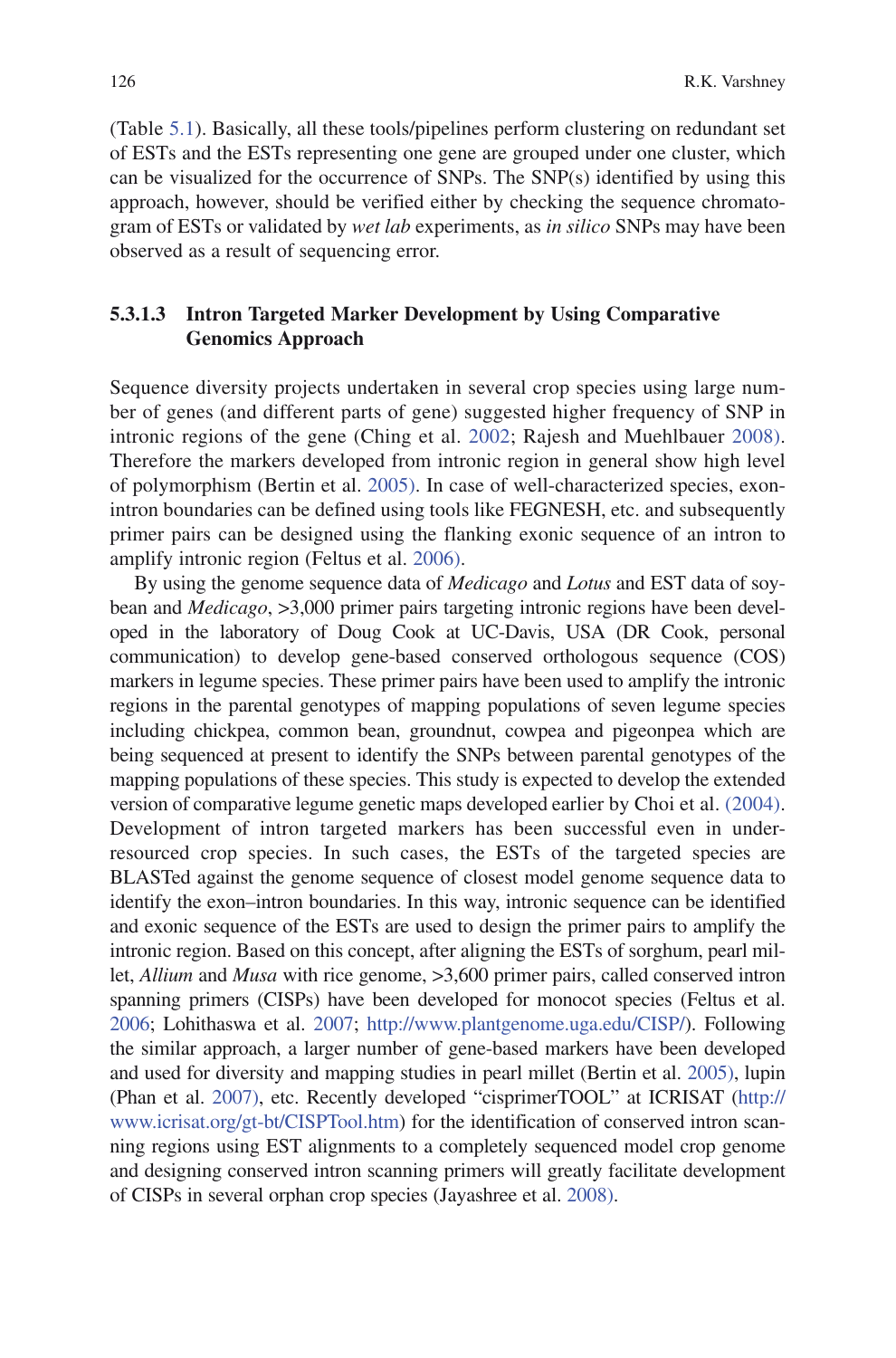#### *5.3.2 Expression Polymorphism-Based Markers*

Comprehensive gene expression platforms are available in several crop species that has made it possible to undertake transcriptome profile of different tissues of the same genotype or same tissue of different genotypes (Sreenivasulu et al. [2004](#page-22-7); Krist and Yu [2007\).](#page-21-7) Several recent studies have demonstrated the use of transcript abundance data from genomic DNA/reduced complexity genomic DNA or cRNA hybridizations to microarrays (Affymetrix) to reveal genetic polymorphisms, if the transcript profiling has been done on different genotypes of the species. This polymorphism, also called expression level polymorphism (ELP), has been used as marker to genotype individuals in mapping populations (West et al. [2006a,](#page-23-12) 2006b).

Initially, Affymetrix GeneChips were used for identifying ELPs (Winzeler et al. [1998\)](#page-23-13). Affymetrix GeneChips basically contain 11 different 25 bp-oligos covering features of the transcribed regions of each of several thousand genes. Each of these features for every gene on the GeneChip is present as a so-called perfect match (PM) and mismatch (MM) oligonucleotide. While the PM exactly matches the sequence of a particular standard genotype (e.g. one parent of a mapping population), the MM differs from this in a single substitution in the central 13th base. Therefore, if the parental genotypes of a mapping population, used for expression study, differ in the amount of mRNA produced by the particular tissue, this should result in a relatively uniform difference in their hybridizations across the 11 features. Furthermore, if the parental genotypes produce the same amount of mRNA but contain a genetic polymorphism within their DNA which coincides with one particular feature (or overlapping features), this would also result in differential hybridizations, however confined to that feature alone. Such polymorphism observed has been termed as single feature polymorphism (SFP) (Borevitz et al. [2003\)](#page-19-2). Majority of studies dealing with discovery and genotyping of SFP have been conducted in sequenced and well-characterized model species such as yeast, mouse and *Arabidopsis* (Brem et al. [2002;](#page-19-3) Borevitz et al. [2003](#page-19-2); Bing and Hoeschele [2005](#page-19-4); Bystrykh et al. [2005;](#page-19-5) Ronald et al. [2005](#page-22-8); Kumar et al. [2007\)](#page-21-8). Nevertheless, recently in large and complex genome species such as barley, Cui et al. [\(2005\)](#page-20-7) and Rostoks et al. [\(2005\)](#page-22-9) hybridized barley expression microarrays with cRNA, to reduce target complexity, and detected thousands of SFPs. To establish the sensitivity and specificity of SFP prediction in species with complex and unsequenced genomes, Luo et al. [\(2007\)](#page-21-9) explored four methods for identifying SFPs from microarray experiments involving two tissues in two barley genotypes and their doubled haploid (DH) progeny. They identified >4,000 separate SFPs that accurately predicted the SNP genotypes of >98% of DH lines. Very recently, the use of cross species platform has been demonstrated for identification of SFPs. For instance, Das et al. [\(2008\)](#page-20-8) hybridized soybean microarray with cRNA of cowpea and identified >1,000 SFPs in parental genotypes of mapping populations of cowpea.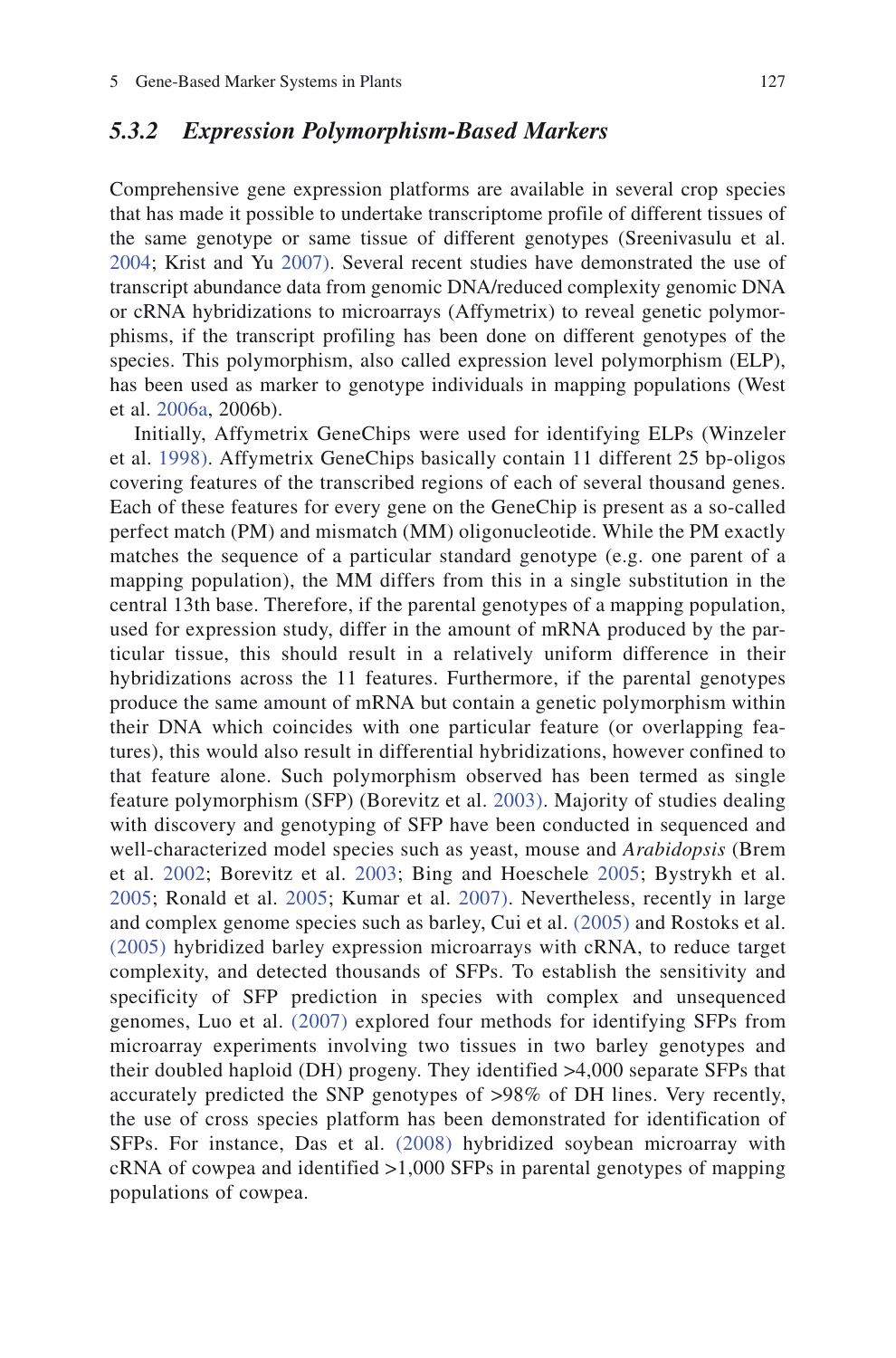# *5.3.3 Next Generation Sequencing Technologies for Genome-Wide Marker Discovery*

Several crop genomes have already been sequenced or in advanced stage of sequencing, that has enhanced our understanding of genome architecture. However, such data will have limited relevance to many other important species which are generally distantly related to model organisms. Genome sequencing in non-model organisms has the potential to also be greatly enhanced by developments in sequencing technologies. Recent developments, due to growing interest in human genome re-sequencing, nucleic acid chemistry, nanotechnology and microscopy have led to a new generation of sequencing and genotyping technologies. These new technologies sequence DNA very fast and cheap, however in short fragments. These new methods are currently driving down sequencing costs and increasing capacity at an unprecedented rate that makes the whole genome resequencing possible (Hudson [2008;](#page-20-9) Mardis [2008](#page-21-10); Gupta [2008\).](#page-20-10)

At present, three main sequencing methods of next generation sequencing technologies are commercially available: (a) 454/FLX sequencing, (b) Solexa/ Illumina 1 GB SBS (sequencing-by-synthesis) technology, and (c) AB SOLiD (Sequencing by Oligonucleotide Ligation and Detection) technology (Varshney et al. 2009). For all these DNA sequencing methods, genomic DNA is randomly sheared and individual DNA molecules are then immobilized on a solid support, which can be a microscopic bead (in this case one molecule is affixed to each bead) or a macroscopic support such as a flow cell or slide (in this case many molecules are arrayed randomly on the support) (Fan et al. [2006\).](#page-20-11) Subsequently these individual DNA molecules are then amplified using the PCR. In case of bead-based methods, amplification is done in an emulsion phase where the beads are protected from cross-contamination by the barrier of an immiscible solvent. The polymerase colonies, often called 'polonies' or 'clusters', which are clonally identical DNA molecules either attached to a single bead or attached to a localized region on a solid support. While in bead-based methods, the beads are then either themselves immobilized on a planar support, or placed in individual microscopic wells, in case of non-bead-based methods the polonies are generated *in situ*. After producing a planar array of polonies, the respective sequencing chemistry is applied directly to the molecules on the support. Instead of separating elongation products, the sequence is interrogated at every base, by the use of either fluorescence or chemiluminescence to directly detect the incorporation of a base-specific chemical probe.

In addition to above mentioned three technologies, one new method called Single Molecule Sequencing, also known as third generation technology has received a great deal of attention and has potential to further increase throughput. Infact, various single-molecule and other sequencing and resequencing methods are under development in academic laboratories, and at several companies such as Biotage, Helicos, Li-Cor, Microchip Biotechnologies, Nanofluidics, Nanogen, Network Biosystems and Visigen (Hudson [2008\)](#page-20-9). These next generation sequencing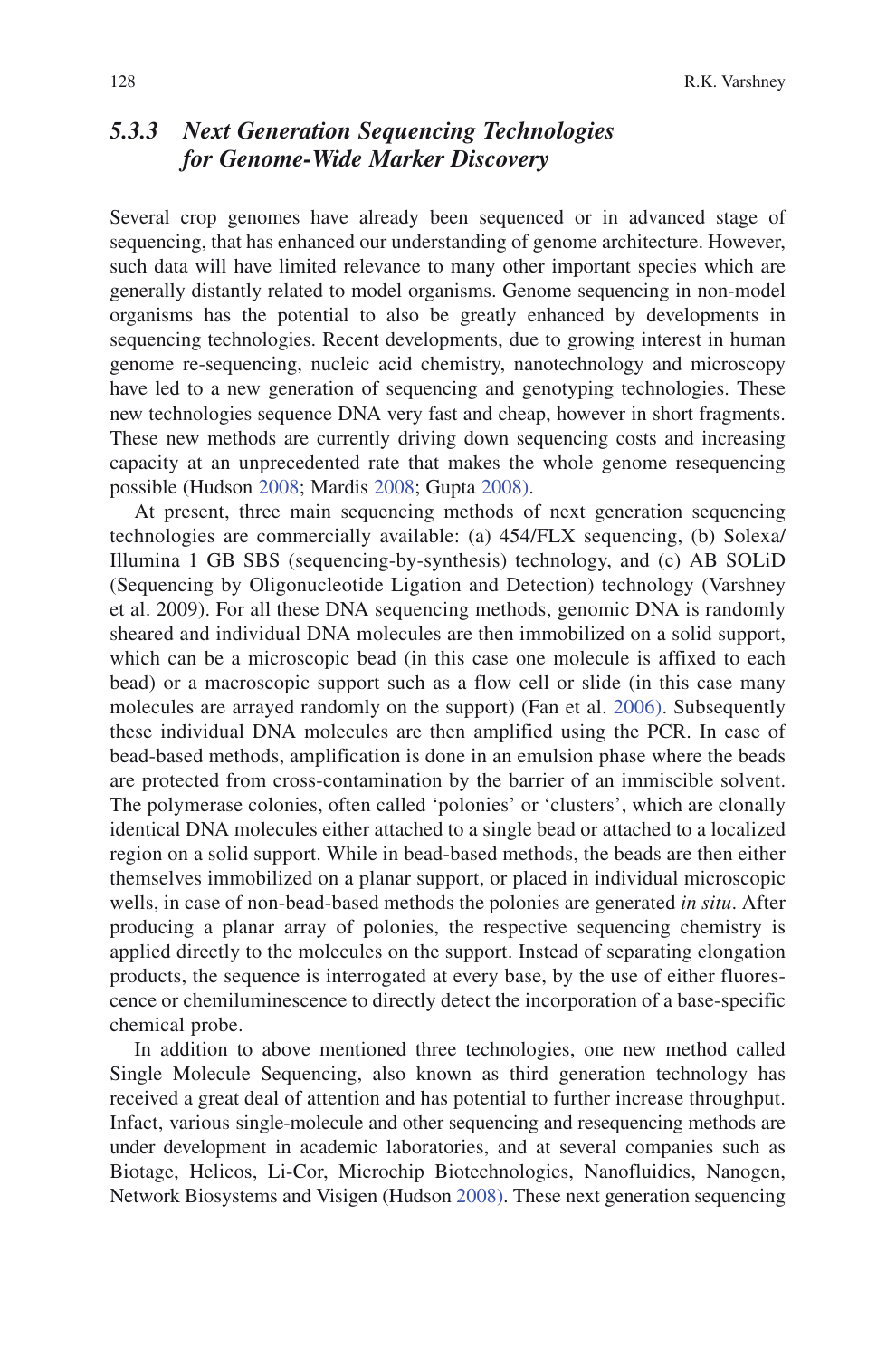technologies can be used for genome-wide marker discovery in both model/major and under-resourced crop species. Several bioinformatics tools and pipelines have been developed recently for analyzing the next generation sequence data for SNP discovery (Table [5.2](#page-11-0)). Indeed the bioinformatics community across the world is actively engaged in improving the tools for analyzing the next generation sequence data with higher accuracy and efficiency (Hillier et al. [2008](#page-20-12); Smith et al. [2008;](#page-22-10)  [Varshney et al. 2009\)](#page-22-10).

#### **5.3.3.1 Re-Sequencing in Well-Characterized Species**

In the species, which have genome or EST sequence data, genotypes of interest e.g. parental genotypes of mapping populations can be subjected for next generation sequencing technologies for genome-wide marker discovery. Re-sequencing can be done on cDNA population as well as genomic DNA (reduced representation genome) of different genotypes. Sequencing data generated using the next generation sequencing technologies can be aligned with the reference genome (genome/ transcriptome assembly). In such a way, genome-wide variants can be identified between the genotypes or compared to the reference genotype. For instance, based on 454 sequencing the transcriptomes of shoot apical meristems from two maize inbred lines namely B73 (260,000 reads) and Mo17 (280,000 ESTs), >36,000 SNPs were detected within 9,980 unique B73 genomic anchor sequences (Maize Assembled Genomic Islands, called MAGIs). Stringent postprocessing reduced this number to >7,000 putative SNPs; over 85% (94/110) of a sample of these putative SNPs were successfully validated by Sanger sequencing (Barbazuk et al. [2007\)](#page-19-6). Similar kind of SNP discovery projects using 454 and/or Solexa sequencing are underway in several other crop species like soybean (Hyten et al. [2008\),](#page-21-11) chickpea (May et al. [2008\)](#page-21-12), pigeonpea (ongoing studies at ICRISAT and NRCPB, India).

In case of rice, where the genome sequence is available, International Rice Research Institute (IRRI), in collaboration with its partners, employed array-based resequencing technology using very high-density oligomer arrays for genome-wide SNP discovery in 20 diverse varieties at Perlegen Biosciences (Kenneth McNally, personal communication). Under this project, 100 Mb of the Nipponbare rice genome (IRGSP release 4) corresponding to the fraction with little or no repetitiveness was chosen for SNP discovery. Perlegen designed 25-mer oligos with single base offsets tiled across the 100 Mb fraction of the genome for both strands with the 13th base in full degeneracy with each target position in the reference sequence interrogated by eight oligos. Subsequently, independent long-range PCR amplicons were produced for target pools across the regions arrayed on a particular wafer or chip. These LR-PCR amplicons were pooled, labeled and hybridized to the wafers. Based on Perlegen's model-based algorithms, 259,721 non-redundant SNPs have been predicted among 20 varieties. The estimated SNP frequency (2.6 SNPs per kb) is comparable to the figures obtained from pairwise comparisons of *indica* and *japonica* rice varieties.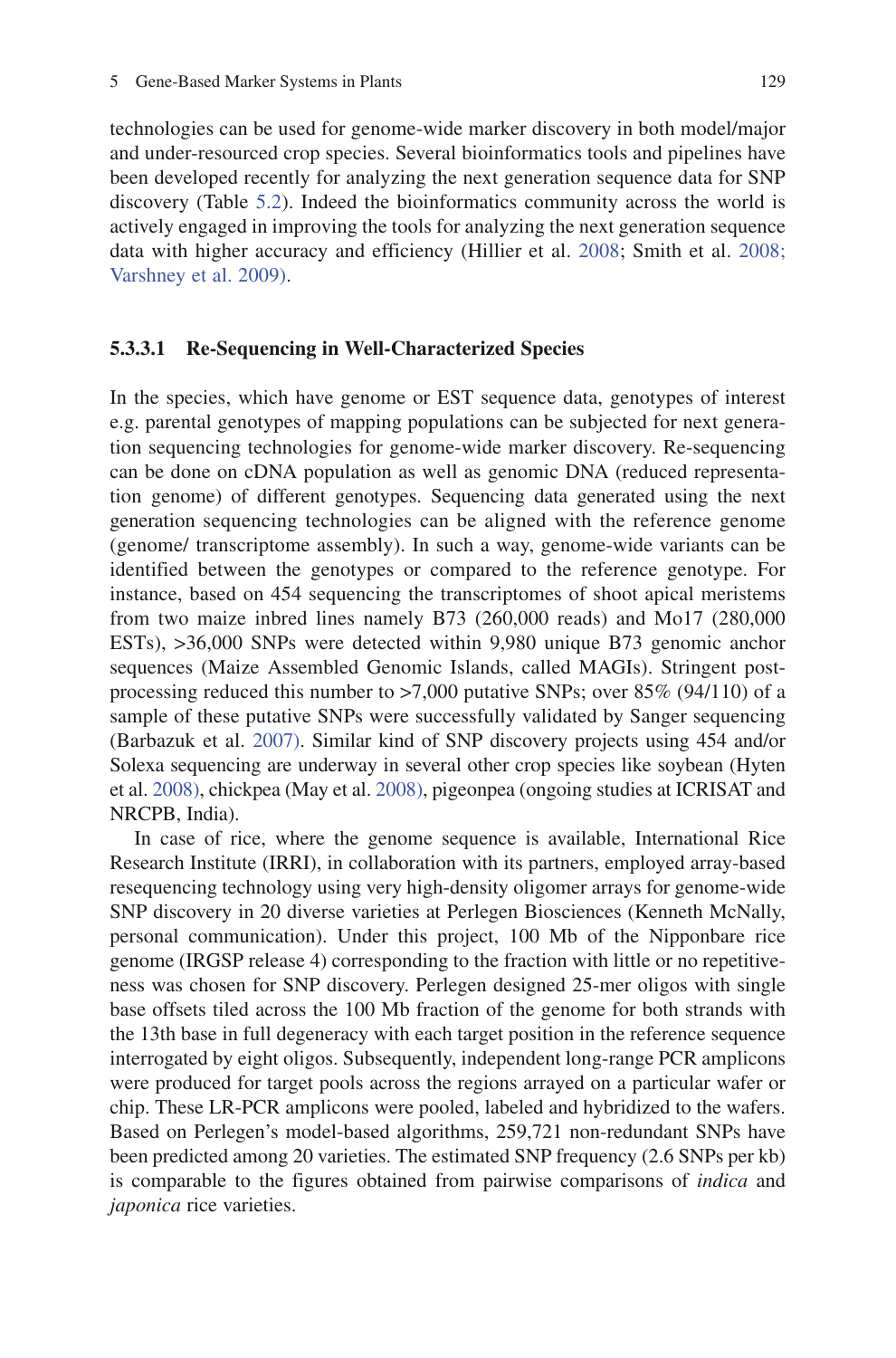<span id="page-11-0"></span>

|                 | lable 5.2 Important bioinformatic tools for analyzing next generation sequence data for marker discovery and gene expression studies |                                                                                                                                                                                                                                                                                                                                                                          |                                                         |
|-----------------|--------------------------------------------------------------------------------------------------------------------------------------|--------------------------------------------------------------------------------------------------------------------------------------------------------------------------------------------------------------------------------------------------------------------------------------------------------------------------------------------------------------------------|---------------------------------------------------------|
| <b>Lool</b>     | Web address                                                                                                                          | Description                                                                                                                                                                                                                                                                                                                                                              | Reference                                               |
| Atlas-SNP       | http://code.google.com/p/atlas-<br>$\gamma$                                                                                          | A tool for SNP/indel discovery from genome<br>re-sequencing using next-generation<br>sequencing technologies                                                                                                                                                                                                                                                             | Wheeler et al. (2008)                                   |
| <b>NextGENe</b> | http://www.softgenetics.com/<br>NextGENe.html                                                                                        | sequence data for de novo assembly, SNP/<br>indel detection and transcriptome analysis<br>A software to analyze the next generation                                                                                                                                                                                                                                      | SoftGenetics, USA                                       |
| PanGEA          | Bioinformatics/PanGEA/index.<br>http://www.kofler.or.at/<br>html                                                                     | The programme allows to map ESTs/ sequence<br>a gene-expression-profile or used for SNP<br>algorithm which are especially adapted to<br>and mapping results may be displayed as<br>next-generation sequencing technologies<br>tags to genes or whole genomes using<br>identification                                                                                     | Kofler et al. unpublished                               |
| Alpheus         | http://alpheus.ncgr.org/                                                                                                             | SOLID methodologies. Alpheus provides data<br>GigaBase-scale sequence data generated from<br>and internet-accessible software for variant<br>management services, an analysis pipeline,<br>A web-based cyberinfrastructure platform for<br>Sanger, Roche-454, Illumnia-Solexa, ABI<br>pipelining, visualization and analysis of<br>discovery and isoform identification. | National Centre for Genome<br>Resource, USA             |
| SNPsniffer      | Generation_Sequence_Data<br>marthlab/Polymorphism_<br>http://bioinformatics.bc.edu/<br>Discovery_in_Next-                            | A SNP discovery tool specifically designed for<br>454 sequences (currently being developed)                                                                                                                                                                                                                                                                              | Huang, Boston College, USA<br>Aaron Quinlan and Weichun |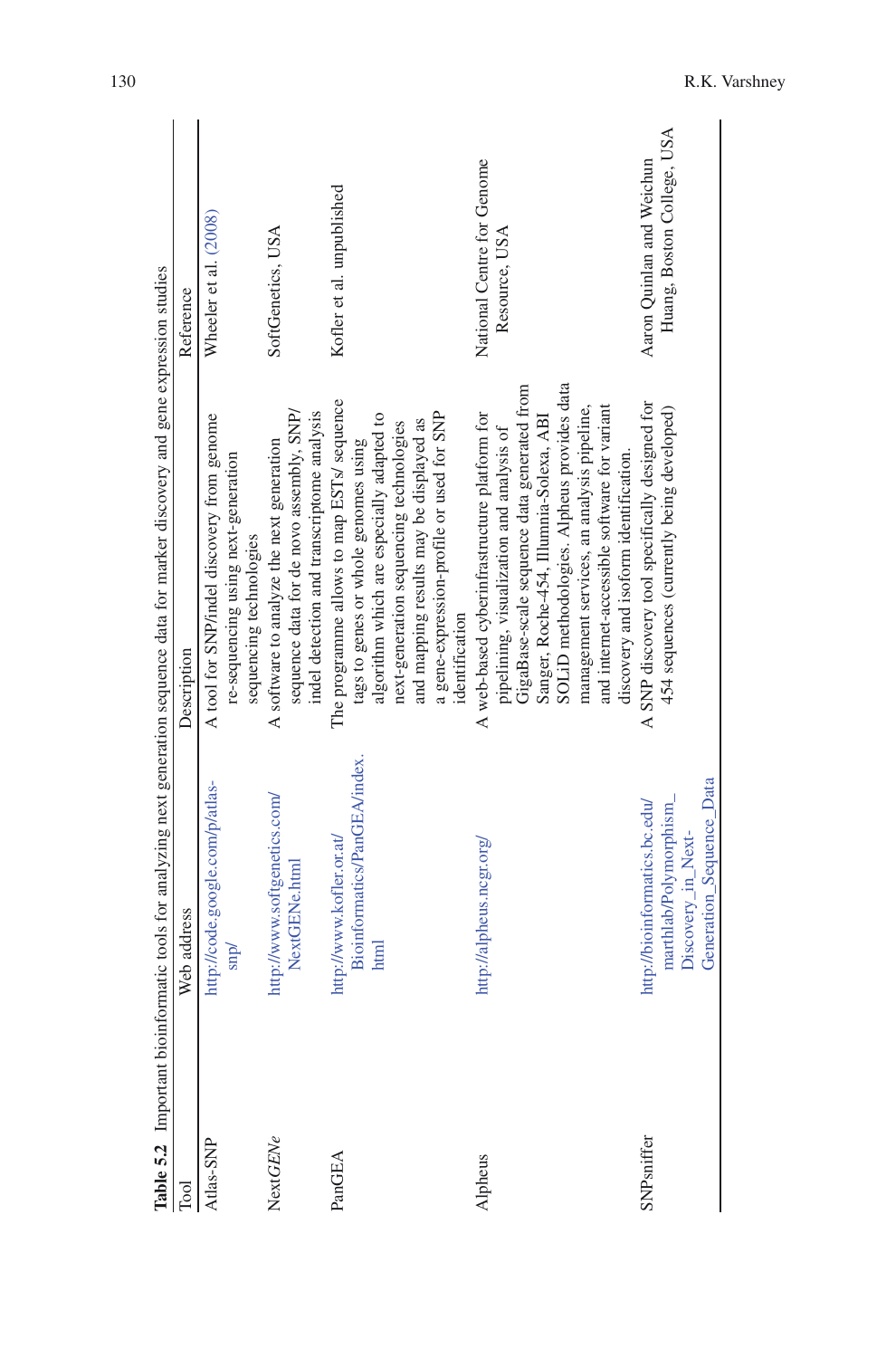#### **5.3.3.2** *De novo* **Sequencing of Under-Resourced Crop Species**

Although next generation sequencing technologies are ideally meant for resequencing, *de novo* sequencing can also be undertaken with these sequencing technologies. Alignment of the smaller fragments without the availability of the reference genome, however, becomes quite tedious if not impossible. In such case more than one genotype can be used for generating the sequence data using 454/ Solexa/AB SOLiD technologies. Alignment of these sequence data can be facilitated by: (1) genome or transcriptome sequence data of model/major crop species closely related with the species; (2) whole transcriptome or reduced representation genome sequence data of the species, generated using 454 sequence technology. Aligning of sequence data of more than two genotypes of the species by using one of the above approaches provides the confidence in aligning the short sequence and detecting the sequence variants. Although several bioinformatic tools and algorithms are currently available (Table [5.2](#page-11-0)), efforts are continuously underway at several places to improve the accuracy of alignment of next generation sequence data (Smith et al. [2008\)](#page-22-10). A web-based cyber infrastructure platform, called Alpheus (http://alpheus.ncgr.org/), is very useful for pipelining, visualization and analysis of GigaBase-scale sequence data for identification of SNPs.

A preliminary study dealing with Solexa sequencing of drought challenged root trasncriptomes of two genotypes of chickpea, ICC 4958 and ICC 1882 carried out at ICRISAT in collaboration with National Centre for Genome Resources (NCGR), USA (Greg May and Andrew Farmer) and University of California, Davis, USA (Doug Cook), has demonstrated the utility of next generation sequencing technology for SNP discovery in a species without the reference genome (May et al. [2008\)](#page-21-12). Half run of Solexa sequencing on the pooled RNA samples from ICC 4958 and ICC 1882 yielded  $5.2 \times 10^6$  and  $3.6 \times 10^6$  sequence reads respectively. In order to analyze the generated Solexa datasets, the following three set of sequence resources were used in Alpheus pipeline: (1) *Medicago truncatula* (Mt) IMGAG (International *Medicago* Genome Annotation Group) gene assembly representing 29.5 Mb sequence data, (2) *Cicer arietinum* transcript assembly (Ca TA) of JCVI (The James Craig Venter Institute) representing 681 kb sequence data and (3) *Cicer arietinum* (Ca) BAC-end sequence (Ca BES) data representing 16.4 Mb sequence data. Bioinformatic analysis revealed matches of Solexa tags with 5,886 genes in cases of ICC 4958 and 7,338 genes in ICC 1882, respectively. Although detailed analysis for SNP discovery is underway, the preliminary analysis suggested the occurrence of SNPs at least in 500 cases.

## **5.4 Genotyping Assays**

After identifying the SNPs in genes, optimizing or developing the appropriate platform for SNP genotyping is another important task. At present more than 30 SNP genotyping assays are available and each of them is having some merits as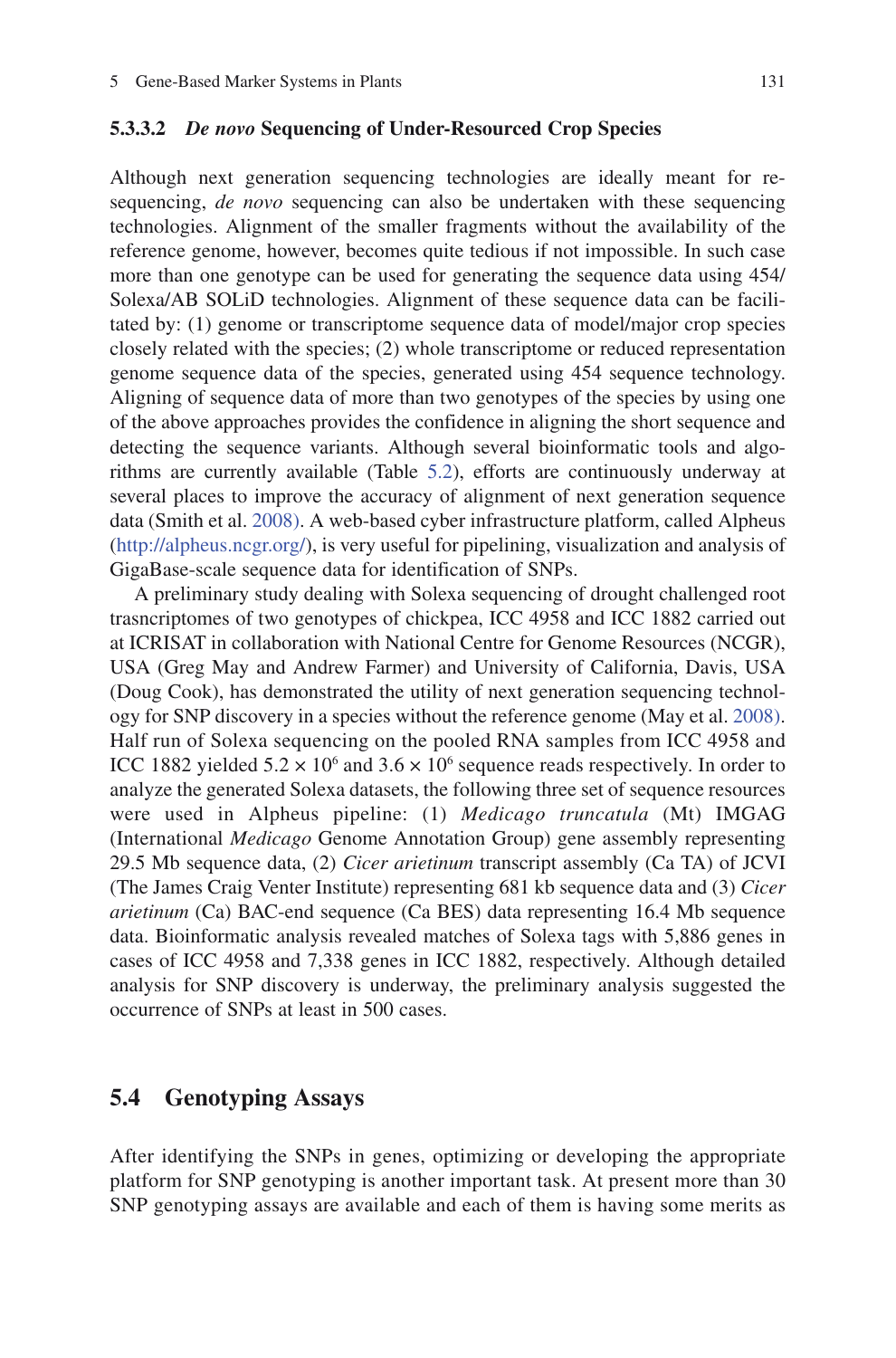well as constraints (Gupta et al. [2001,](#page-20-13) [2008\).](#page-20-14) A critical comparison of a selected SNP genotyping assays has been made recently by Bagge and Lübberstedt [\(2008\)](#page-19-7). Instead of discussing different kinds of assays in this article, some important and/or most commonly used SNP genotyping assays are discussed. These assays can be selected and optimized based on costs available and intended objective.

## *5.4.1 Low-Throughput and Inexpensive Genotyping Assay*

When only few SNP-based genic markers need to be genotyped or limited financial resources are available, inexpensive SNP genotyping assays can be used. Different kinds of inexpensive SNP genotyping assays are currently available, only two assays have been given here.

#### **5.4.1.1 Cleaved Amplified Polymorphic Sequences (CAPS)**

Under this approach, the sequence alignment for more than two genotypes that contained SNPs is subjected to identify the restriction sites for restriction enzymes. This procedure can be facilitated by using bioinformatics tools, available in public domain (Table [5.1\)](#page-4-0) that use multiple sequence alignments for several genes/markers in a batch file. The principle of these programmes is identification of recognition site and their corresponding restriction enzyme if the SNP present in multiple sequence alignment creates some recognition site for a restriction enzyme. Subsequently, the gene sequence can be amplified in germplasm through PCR and amplicon can be digested with the restriction enzyme identified by the programme and visualized on agarose gel. By using such methodology more than 80 EST-based SNP markers were converted into cost-effective CAPS markers (Kota et al. [2007\).](#page-21-13) The approach has been used for assaying SNPs in many crop species, e.g. chickpea (Varshney et al. [2007d](#page-23-15); Rajesh and Muehlbauer [2008\)](#page-22-5), rye (Varshney et al. [2007a\)](#page-23-15), rice (Komuri and Nitta [2005\)](#page-21-14). Development of SNP markers and their optimization into CAPS assay is underway at ICRISAT (Reddy et al. unpublished). An example of such a CAPS-based genic SNP marker has been shown in Fig. [5.1.](#page-3-0)

In case, the SNP present in the genotypes of interest does not provide the recognition site for a restriction enzyme for CAPS assay, a modified technique called dCAPS (derived cleaved amplified polymorphic sequences) assay can be developed by creating a mismatch in a PCR primer to create a polymorphism based on the target mutation (Neff et al. [1998,](#page-21-15) [2002\)](#page-21-4). In case of chickpea, genic SNP markers, which could not be converted to CAPS markers, are being assayed as dCAPS markers at ICRISAT (Reddy et al. unpublished).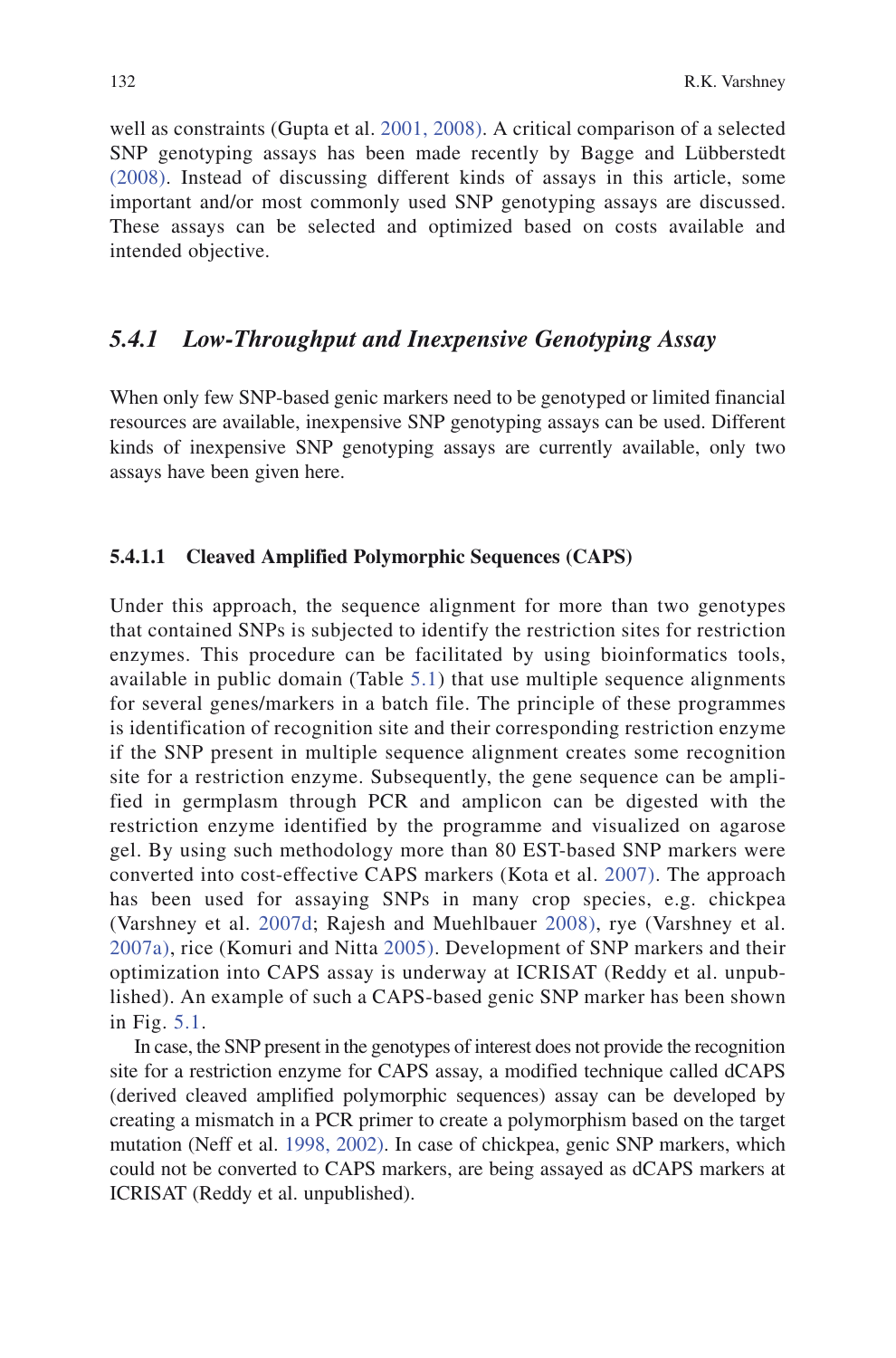#### **5.4.1.2 Single-Strand Conformation Polymorphism (SSCP)**

In general polyacrylamide gel electrophoresis doesn't allow detection of polymorphism due to difference of one base pair length/type. Single stranded DNA confirmation polymorphism (SSCP) methodology, however, allows detection of polymorphism due to differences of one or more base pairs in the PCR products that is suitable for SNP genotyping. The methodology relies on the secondary structure being different for single strands derived from PCR products that differ by one or more nucleotides at an internal site. For assays using SSCP methodology, PCR products of different genotypes carrying the SNP site are denatured and electrophoretically separated in neutral acrylamide gel. Because of occurrence of SNPs in different genotypes, the gel will show the difference in the length of the resolving fragments. This methodology has been used in several species like *Picea* (Germano and Klein 1999), pearl millet (Bertin et al. [2005\)](#page-19-1), cassava (Castelblanco and Fregene [2006\).](#page-20-15)

## *5.4.2 High-Throughput Genotyping Assays*

Due to the availability of highly parallel genomic assays at present, large scale SNP-based marker genotyping is possible in cost-effective and relatively less time (Gupta et al. [2008\).](#page-20-14) Majority of time, such genotyping assays are available as services offered by companies or genotyping centres.

#### **5.4.2.1 GoldenGate Assay**

GoldenGate assay of Illumina Inc. is probably the most popular large scale genotyping assay at present (Fan et al. [2003\).](#page-20-11) The methodology deals with hybridization of allele (SNP)-specific primers directly to genomic DNA immobilised on a solid support. In case of a perfect match the primer is extended and the extension product is ligated to a probe hybridised downstream the SNP position. Subsequently, the ligated product is amplified by PCR using universal primers that are complementary to a universal sequence in the 3-end of the ligation probes and 5-ends of the allele-specific primers, respectively. It is important to note that the ligation probe contains a SNP-specific Tag-sequence while the universal allele-specific primers carry an allele-specific fluorescent label in their 5 end. After performing PCR, the amplified products are captured on beads carrying complementary target sequences for the SNP-specific Tag of the ligation probe. The beads are kept in fiber-optic array bundle that has a compatible format with 96-well microtiter plates. As a result, the GoldenGate assay supports genotyping of 96-, 192-, 384-, 768- and 1536 custom selected SNPs in a single reaction over a 3-day period.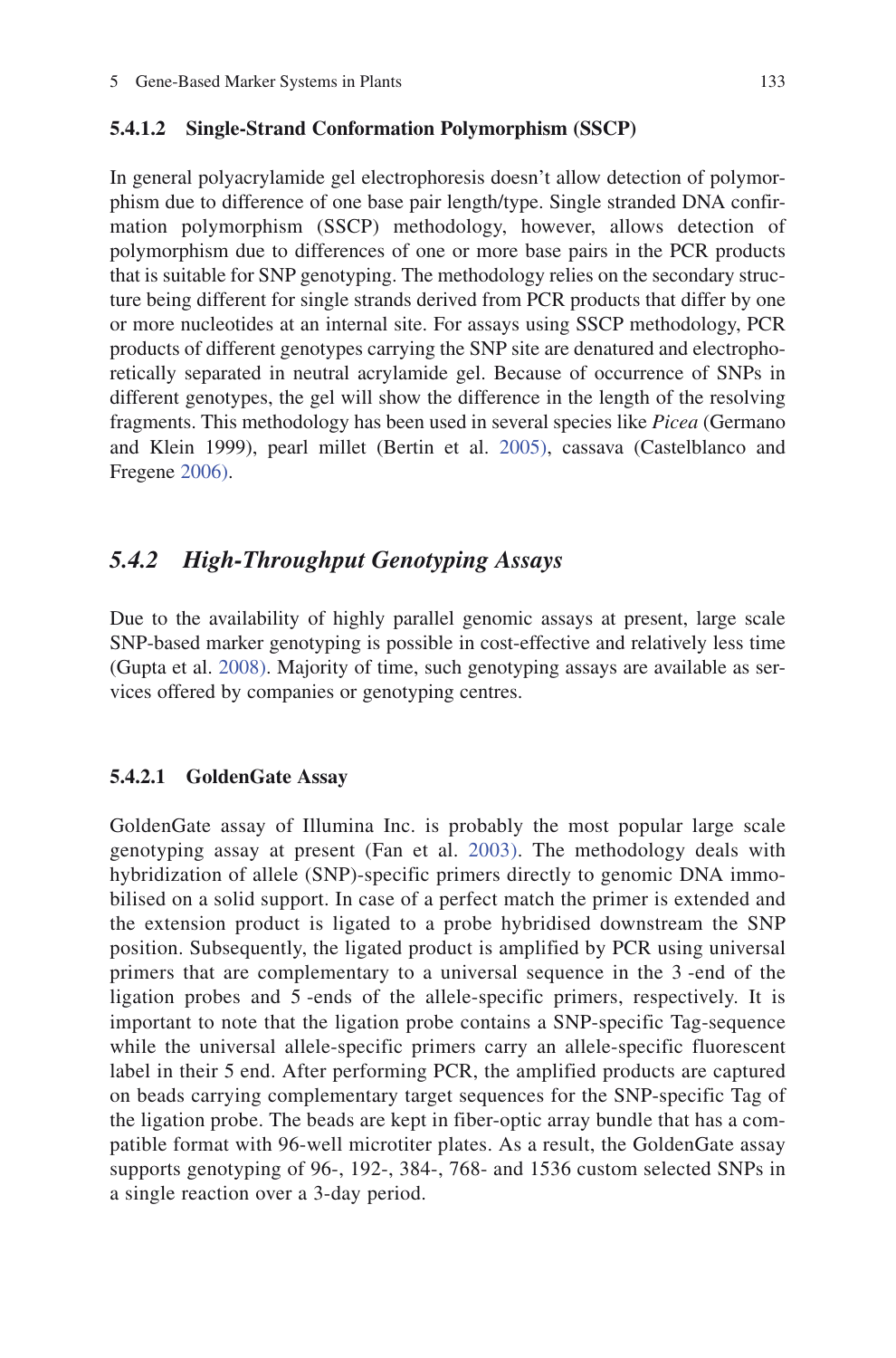Among plant systems, the GoldenGate assay-based SNP genotyping was undertaken for the first time in barley where barley community, in consultation with Illumina Inc., developed the GoldenGate assay for [1,536](#page-22-11) SNPs selected based on EST mining (Rostoks et al. 2006). Inspired by high-throughput and low cost genotyping, the barley community has developed a total of three pilot Illumina oligonucleotide pool assays (OPAs) each containing [1,536](#page-21-11) SNPs, under the barley coordinated agriculture project (CAP) in USA. These three OPAs have been used to map three mapping populations and genotype germplasm sets from the United States and Europe. From these three pilot OPAs, over 3,000 high quality SNPs have been used to design two OPAs (3,072 SNPs) for genotyping. These two OPAs will be used for genotyping 960 breeding lines of barley (http://www.barleycap.org/; TJ Close, personal communication). In soybean also, a custom 384-SNP GoldenGate assay was designed using SNPs discovered through the re-sequencing of five diverse accessions (Hyten et al. 2008 ). Allelic data were successfully generated for 89% of SNP loci (342 of the 384) and finally a gene-based integrated map with 334 SNP loci was prepared.

#### **5.4.2.2 Whole-Genome Genotyping Infinium Assay**

Based on Array-CGH (comparative genomic hybridization), Illumina Inc. introduced a very high-density SNP genotyping technology to genomic profiling, termed SNP-CGH, that allows simultaneous measurement of both signal intensity variations and changes in allelic composition. The utility of SNP-CGH was demonstrated with two Infinium whole-genome genotyping BeadChips, assaying 109,000 and 317,000 SNP loci, to detect chromosomal aberrations in samples bearing constitutional aberrations as well tumor samples at sub-100 kb effective resolution in human system (Peiffer et al. [2006\).](#page-22-12)

Under the Infinium assay, *firstly* whole-genome amplification step is used to increase the amount of DNA up to 1,000-fold. Subsequently, the DNA is fragmented and captured on a BeadArray by hybridization to immobilised SNP-specific primers that is followed by extension with hapten-labelled nucleotides. As a result, the primers hybridize adjacent to the SNPs and are extended with a single nucleotide corresponding to the SNP allele. Finally, the incorporated hapten-modified nucleotides are detected by adding fluorescently labelled antibodies in several steps to amplify the signals. Data analysis under Infinium assays is performed using scatter plots as for the GoldenGate assay.

Very recently, Illumina Inc. announced development of the Infinium HD Human1M-Duo (two samples/chip) and the Human610-Quad (four samples/chip) system, featuring up to 2.3 million single nucleotide polymorphisms (SNPs) per BeadChip (www.illumina.com). Both arrays on the Human1M-Duo BeadChip contain markers for more than one million diverse genetic variants, all of which can be used for both whole-genome genotyping and copy number variation (CNV) analysis. The four-sample format of the Human610-Quad BeadChip offers a significant increase in sample throughput and reduced handling in the lab, as it has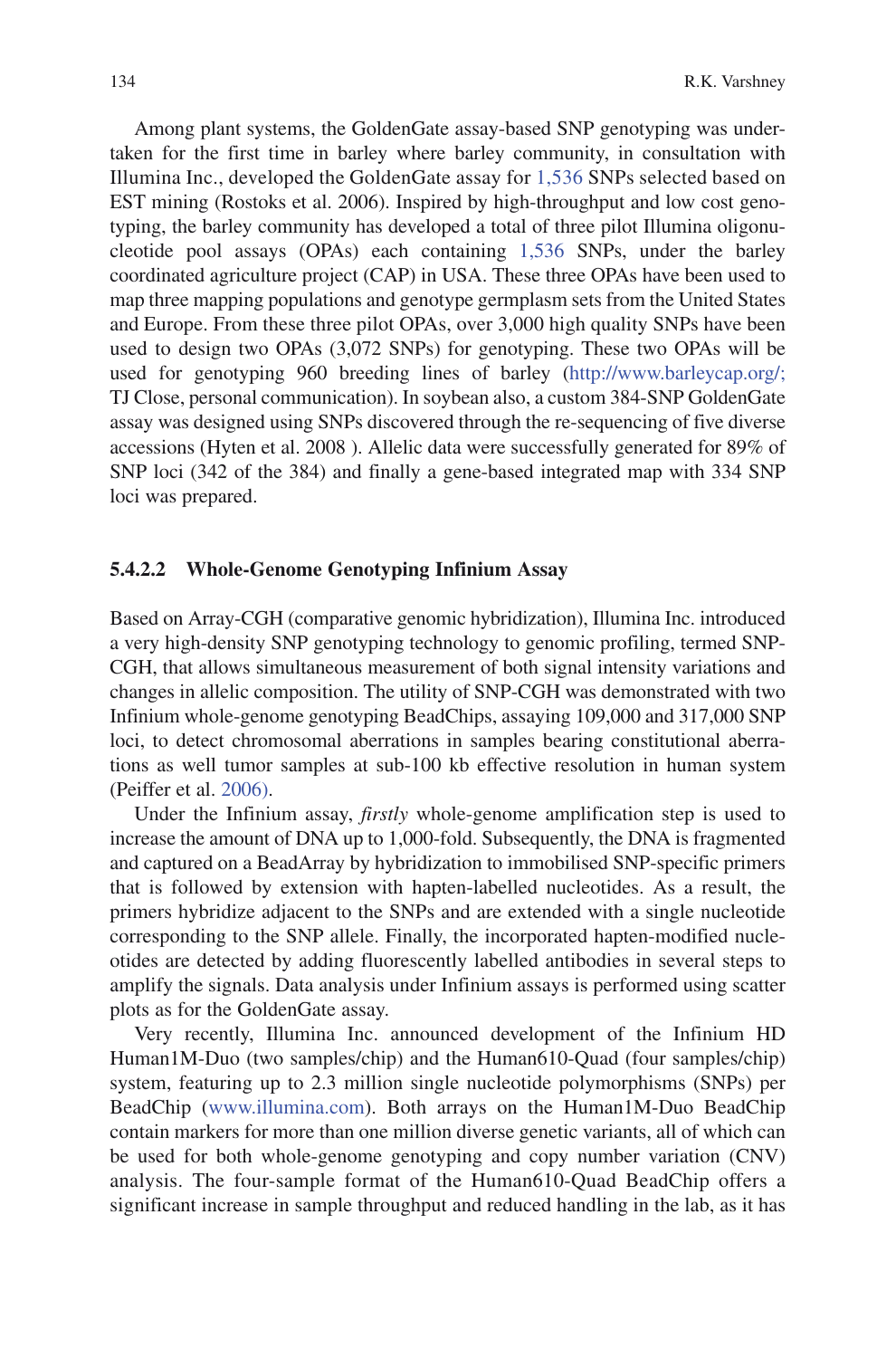550,000 SNPs plus an additional 60,000 genetic markers per sample. Although Infinium assay have not been developed in plant systems so far, availability of sequence data, next generation sequencing technologies for high density SNP discovery in some plant species like rice, maize, soybean may encourage the plant science community to undertake developing and using the Infinium assay soon.

## **5.5 Applications of Gene-Based Markers in Crop Improvement**

Gene-based or functional markers (FMs) can be used for all the applications where traditional markers have been or can be used. In addition, the use of FMs provide added value for a particular application aimed at crop improvement. For instance, on one hand the FMs have been proven the "perfect markers" for foreground selection in marker-assisted selection (MAS), the availability of (or possibility to develop) low cost and high throughput genotyping platforms for gene-based markers (e.g. GoldenGate assays/Illumina arrays) for many crops make these markers the most suitable markers for background selection in marker-assisted breeding (MAB). When these markers are used in the genetic diversity studies, they assay the functional genetic variation in the germplasm collection and therefore can be used for allele mining and association genetics studies. Due to their origin from conserved proportion of the genome, gene-based markers of a species can be used in related species for a variety of applications including enhancing the density of genetic maps (Varshney et al. [2007a\)](#page-23-15) and understanding the genome relationships and evolution (Stein et al. [2007\).](#page-22-13) The utility of gene-based markers has been illustrated in selected two areas in following sections.

### *5.5.1 Superiority of FMs over Traditional Markers in MAS*

Since 1990[s,](#page-21-0) molecular markers have shown their applications for MAS in several crops (see Jain et al.2002 ; Gupta and Varshney [2004;](#page-20-0) Varshney and Tuberosa [2007\)](#page-23-16). Large scale deployment of molecular markers in public breeding programme was initiated in 1997 at the Australian Molecular Plant Breeding Cooperative Research Centre (MPB CRC) in case of wheat (Eagles et al. [2001](#page-20-16); Langridge [2005;](#page-21-16) Varshney et al. [2007b\),](#page-23-2) shortly afterwards, such programmes were started in USA (MASwheat, that has been transformed into Wheat CAP recently – http://maswheat. ucdavis.edu/), Europe and China. Majority of these programmes have been deploying the SSR or STS/SCAR (developed from RFLPs) markers closely linked to disease resistance genes and agronomic traits.

A large number of markers associated with QTLs/genes for resistance/tolerance to biotic/abiotic stress as well as agronomic traits are reported every year in the form of research publications. However transfer of markers to practical plant breeding,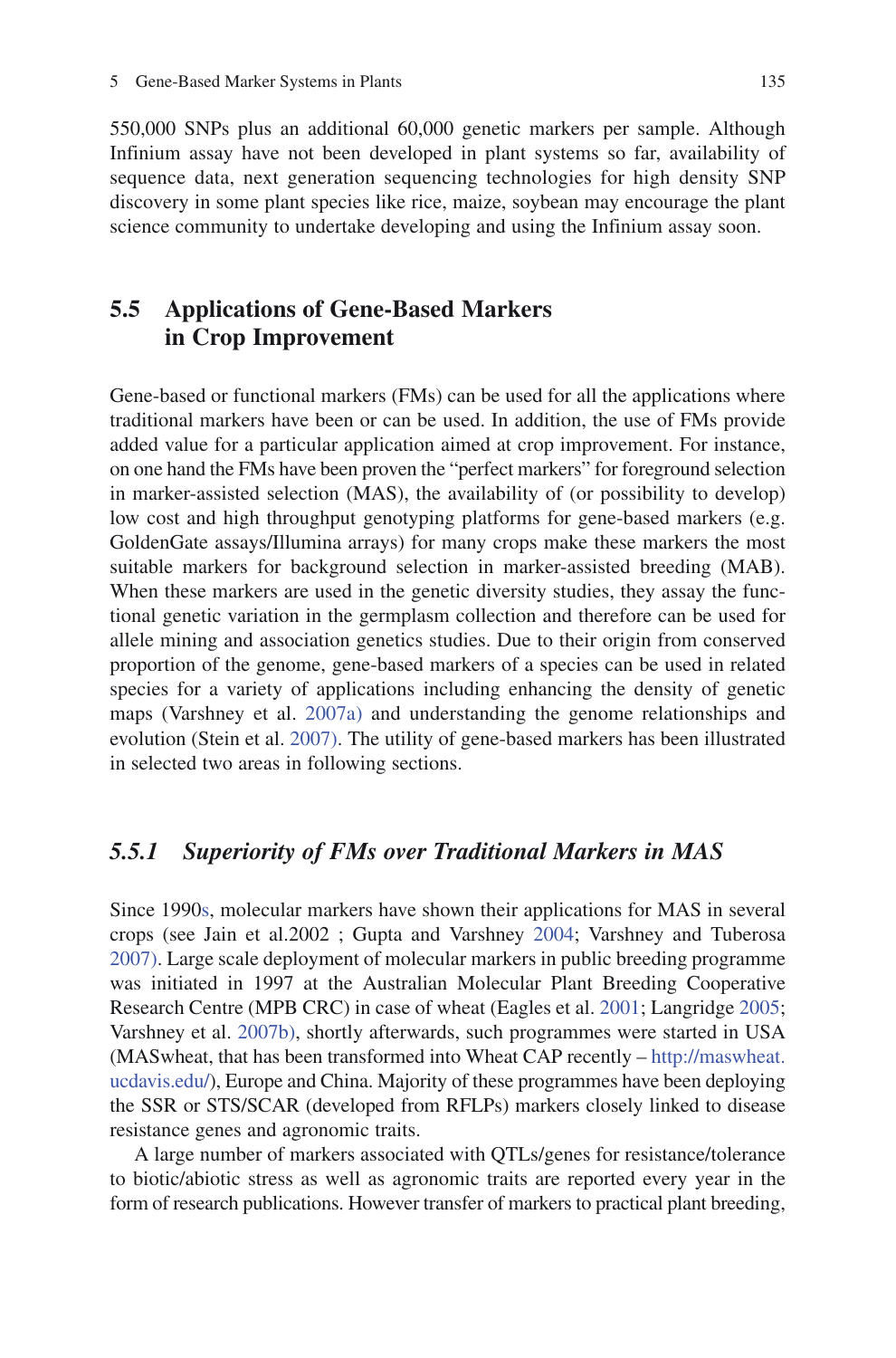in the same proportion has not taken place at all or took longer than expected (Tuvesson et al. [2007\).](#page-22-14) As a result, lots of claims have been made about what great things genomics does, but very little has been put into application (Varshney and Tuberosa [2007\)](#page-23-16). One reason for this is the reduced reliability of diagnostic value of linked markers due to genetic recombination between marker and target locus (Bagge and Lübberstedt [2008\).](#page-19-7) Such recombination, majority of times, impairs transfer of marker information from experimental mapping population to unrelated breeding materials. However this is not the case with gene-based and especially FMs that are derived from polymorphic sites within gene coding sequences causally affecting phenotypic trait variation. As a result, the FMs, as compared to anonymous markers including SSRs that were considered as markers of choice till recently, are more reliable for identification and selection of favourable alleles, as absence of recombination between marker and target locus increases the diagnostic power of the marker in the marker-based selection of genotypes.

In view of above, the FMs have been considered as 'good translators' from genomic technologies into improved crop varieties (Thro et al. [2004](#page-22-15); Bagge et al. [2007\)](#page-19-8). For example, in case of wheat, a STS marker for polyphenol oxidase (PPO) activity developed from the EST of the *PPO* gene, was found to discriminate accurately between 233 Chinese varieties with low and high PPO activity (Sun et al. [2005\)](#page-22-16). Gene specific markers for waxy starch were used to select the wheat materials in Australia that had the *wx-B* allele, which is associated with good Asian noodle quality (Murai et al. [1999\).](#page-21-17)

As mentioned earlier, development of FMs requires functionally characterized genes, the identification of polymorphic/functional site that affect plant phenotype within the corresponding genes and the validation of association between DNA polymorphisms and trait phenotype (Bagge et al. [2007\),](#page-19-8) FMs have been developed so far only for selected traits and in few crops. For example, in case of rice, the cloning of the gene *xa-5* underlying the bacterial blight resistance (Iyer and McCouch [2004\)](#page-21-18) has made it possible to develop functional markers for *xa5*-mediated resistance (Iyer-Pascuzzi and McCouch [2007\)](#page-21-19). Bagge et al. [\(2007\)](#page-19-8) and Bagge and Lübberstedt [\(2008\)](#page-19-7) have recently summarized the current status on cloning of genes in wheat and their potential for functional marker development. A list of cloned genes in some major cereals like rice, wheat, barley and sorghum is available in Varshney et al. [\(2006\)](#page-23-1) that could be used to develop FMs. Recent advances in the area of genomics like next generation sequencing technologies and high-throughput genotyping platforms mentioned earlier should facilitate the development and application of FMs in several crop species in coming years (Varshney et al. 2009).

## *5.5.2 Utility of Gene-Based Markers for Allele Mining*

Gene-based markers and especially FMs are a better resource for allele mining for the corresponding gene from which the markers developed. The main approaches for allele mining include TILLING (targeting induced local lesions in genomes, see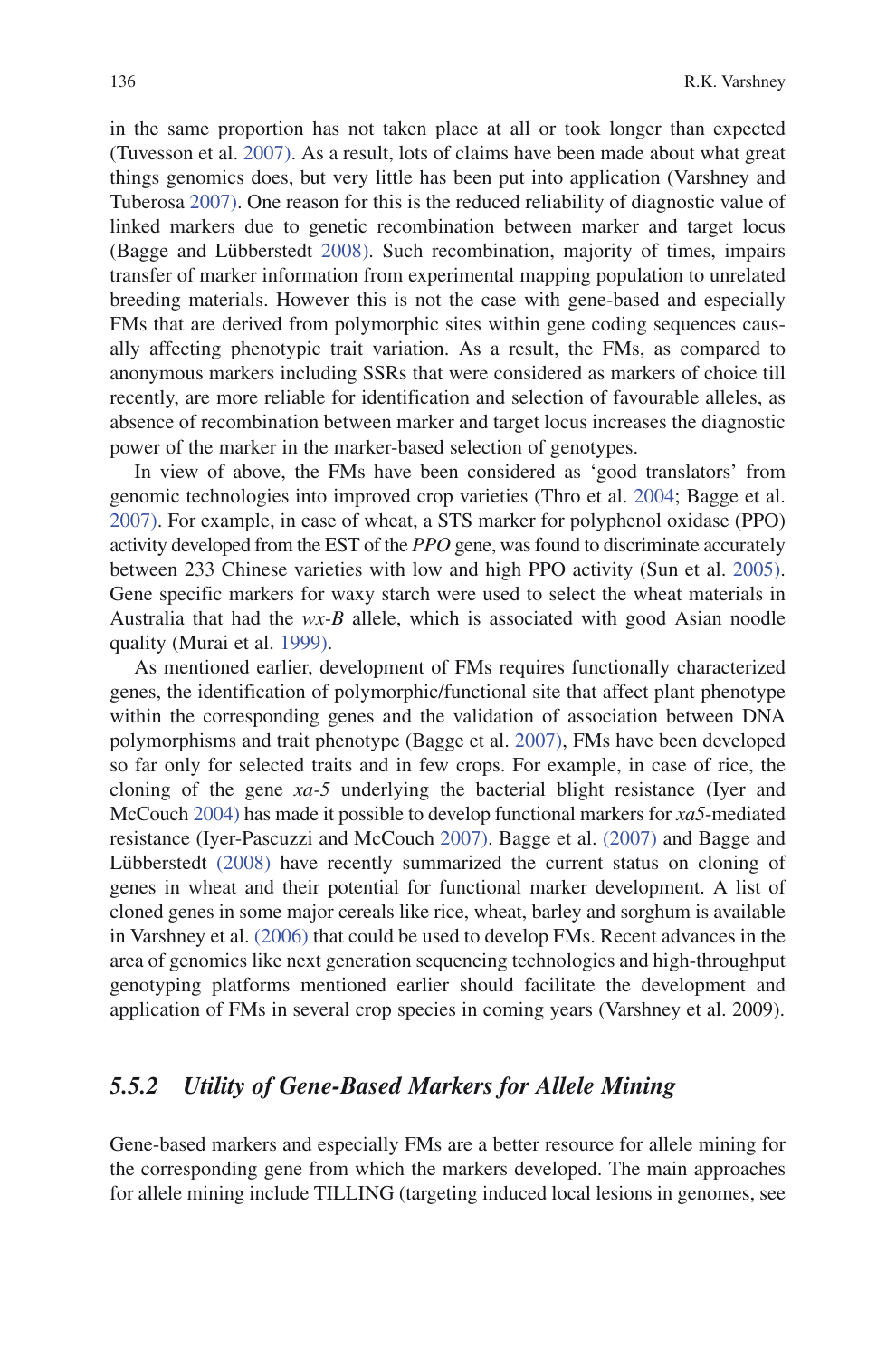Till et al. [2007\)](#page-22-17), EcoTILLING (see Till et al. [2007\)](#page-22-17) and candidate gene/FM sequencing. While TILLING approach deals with identification of new alleles after screening the mutant population for the candidate gene/FM, the EcoTILLING and candidate gene/FM sequencing approaches identity the natural allelic variation in a germplasm collection. By using TILLING approach, Slade et al. identified 246 alleles each homoeologue in 1,920 allohexaploid and allotetraploid wheat individuals. These alleles encoded *waxy* enzymes ranging in activity from near wild type to null, and they represented more genetic diversity than had been described in the preceding 25 years. An example of use of EcoTILLING for allele mining can be seen in case of rice for a gene "putative ethylene-responsive element binding protein 3 (ERF3) that colocalized with a drought QTL as 136.6 cM on chromosome 1 (Wang 2005). EcoTILLING in 2 kb ERF3 regions showed 25 SNPs and 5 indels defining 9 haplotypes (hap1 to hap9). Furthermore a significant association was reported between hap9 and yield stability in *indica* rice group.

Sequencing of candidate gene for the corresponding FM in an appropriate germplasm collection is a comprehensive approach for allele mining (Varshney et al. [2005b\).](#page-23-0) For majority of the cereal and legume crops, a vast collection of genomic resources is available in genebanks of international agricultural research centres (IARCs) and national genebanks in different countries. In order to utilize the germplasm of genebank in breeding programme in the efficient way, the manageable collection of germplasm called "core collection", "mini-core collection", "reference collection" etc. have been developed in several crop species (e.g., Varshney et al. [2007c\)](#page-23-3). Sequencing of the corresponding gene(s) for the FM in these germplasm collections provides a range of alleles for the given FM/gene. Phenotyping of the germplasm collection for the respective trait and their analysis with allele data should provide the better alleles for the respective trait (Slade and Knauf 2005). Infact, such allele mining and association genetics approaches are being used in several crop species to link genetic diversity with trait phenotype (Ersoz et al. [2007\)](#page-20-17). This will help breeders to move towards allele-based selection in their breeding programmes.

#### **5.6 Conclusions and Prospects**

While development of markers and genetic map was an expensive and time consuming task till few years ago, availability of gene/genome sequence data together with high-throughput marker discovery and genotyping platforms have made the development of genic markers easier and faster. For instance, availability of three OPA assays in barley has provided 2,801 mappable gene-based SNP markers. Indeed, because of the possibility of large scale genotyping (with [1,536](#page-22-11) SNP markers) of European barley cultivars, it was demonstrated that whole genome scanning-based association mapping is feasible in self-pollinated species like barley (Rostoks et al. 2006). Similar kinds of mapping efforts were undertaken in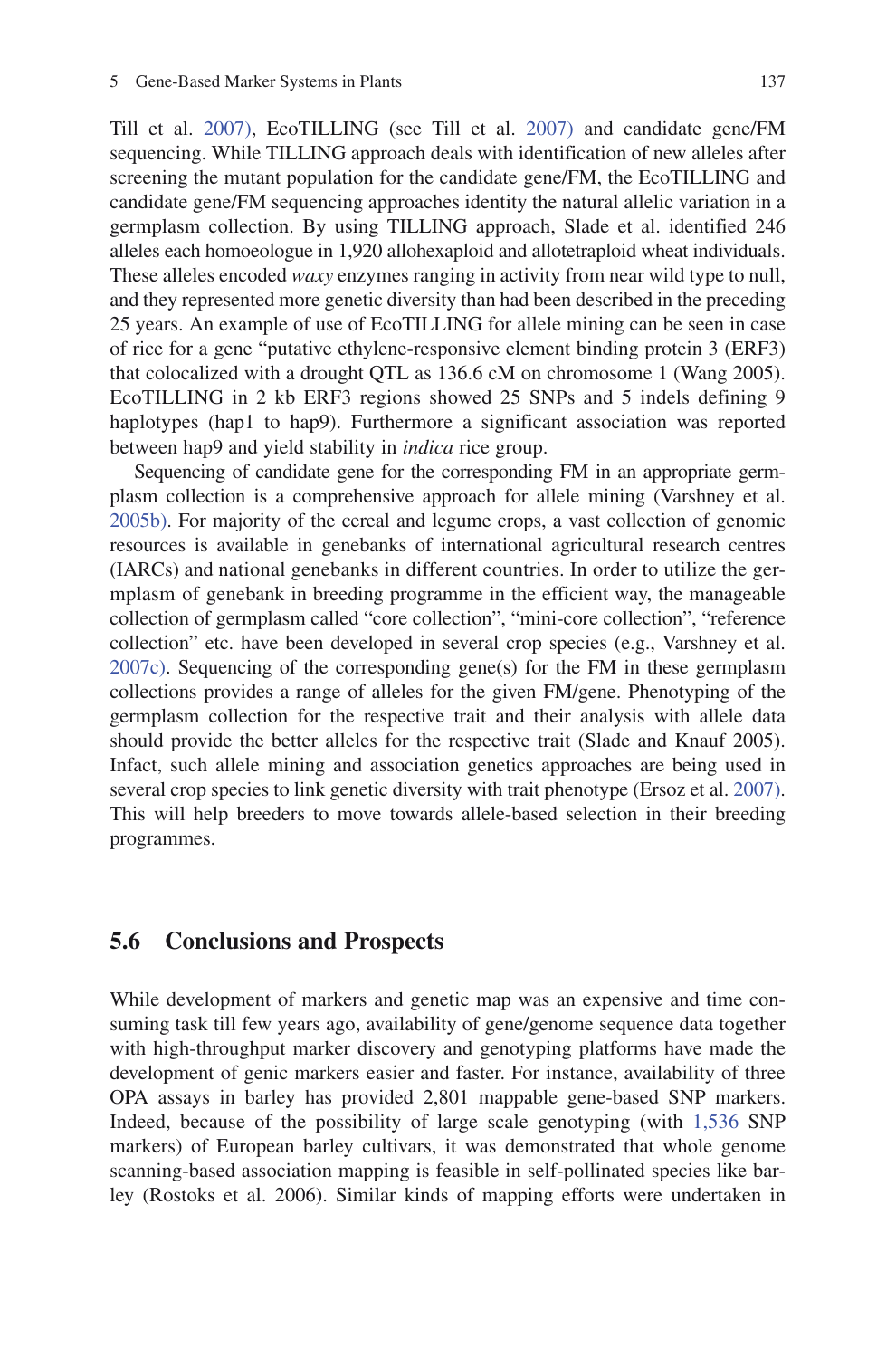soybean, maize, wheat, etc. and underway in many other crop species. High density marker genotyping is proving useful on one hand to anchor genetic map and physical map, linkage-disequilibrium-based association mapping approach is becoming possible for trait mapping. Among gene-based markers, the FMs are the "perfect markers" for foreground selection in MAS and therefore development of genic markers and especially FMs in different crops in coming future will enhance the application of MAS in breeding programmes and also for allele mining for the corresponding gene(s) using the germplasm collection held in genebanks or mutant populations. Availability of high-throughput genome-wide and low cost genotyping platform provides opportunities to accelerate breeding practices through the use of markers in background selection during marker-assisted breeding.

Recent advances in nanotechnology, nucleic acid chemistry, computational biology and automation indicates that development and application of gene-based markers using high-throughput marker discovery and genotyping assay is still a relatively young field, and more exciting advances are expected in the future. One of the great promises of genic markers, using high-throughput approaches, is that the ability to carry out comprehensive genomic analyses easily, inexpensively, accurately and rapidly with high sensitivity should create a new generation of routine genomic tools to assist the crop breeding.

**Acknowledgements** Thanks are due to Generation Challenge Programme (GCP), National Fund of Indian Council of Agricultural Research, Pigeonpea Genomics Initiative under Indo-US Agricultural Knowledge Initiative (AKI) and Department of Biotechnology (Government of India) for funding the research of author on development of genic molecular markers in legume species at ICRISAT.

## **References**

- <span id="page-19-0"></span>Anderson JR, Lübberstedt T (2003) Functional markers in plants. Trends Plant Sci 8:554–560
- <span id="page-19-7"></span>Bagge M, Lübberstedt T (2008) Functional makers in wheat: technical and economic aspects. Mol Breed 22:319–328
- <span id="page-19-8"></span>Bagge M, Xia X, Lübberstedt T (2007) Functional makers in wheat. Curr Opin Plant Biol 10:211–216
- <span id="page-19-6"></span>Barbazuk WB, Emrich SJ, Chen HD, Li L, Schnable PS (2007) SNP discovery via 454 transcriptome sequencing. Plant J 51:910–918
- <span id="page-19-1"></span>Bertin, Zhu JH, Gale MD (2005) SSCP-SNP in pearl millet-a new marker system for comparative genetics. Theor Appl Genet 110:1467–1472
- <span id="page-19-4"></span>Bing N, Hoeschele I (2005) Genetical genomics analysis of a yeast segregant population for transcription network inference. Genetics 170:533–542
- <span id="page-19-2"></span>Borevitz JO, Liang D, Plouffe D, Chang HS, Zhu T, Weigel D, Berry CC, Winzeler E, Chory J (2003) Large-scale identification of single-feature polymorphisms in complex genomes. Genome Res 13:513–523
- <span id="page-19-3"></span>Brem RB, Yvert G, Clinton R, Kruglyak L (2002) Genetic dissection of transcriptional regulation in budding yeast. Science 296:752–755
- <span id="page-19-5"></span>Bystrykh L, Weersing E, Dontje B, Sutton S, Pletcher MT, Wiltshire T, Su AI, Vellenga E, Wang J, Manly KF, Lu L, Chesler EJ, Alberts R, Jansen RC, Williams RW, Cooke MP, de Haan G (2005) Uncovering regulatory pathways that affect hematopoietic stem cell function using 'genetical genomics'. *Nat Genet* 37:225–232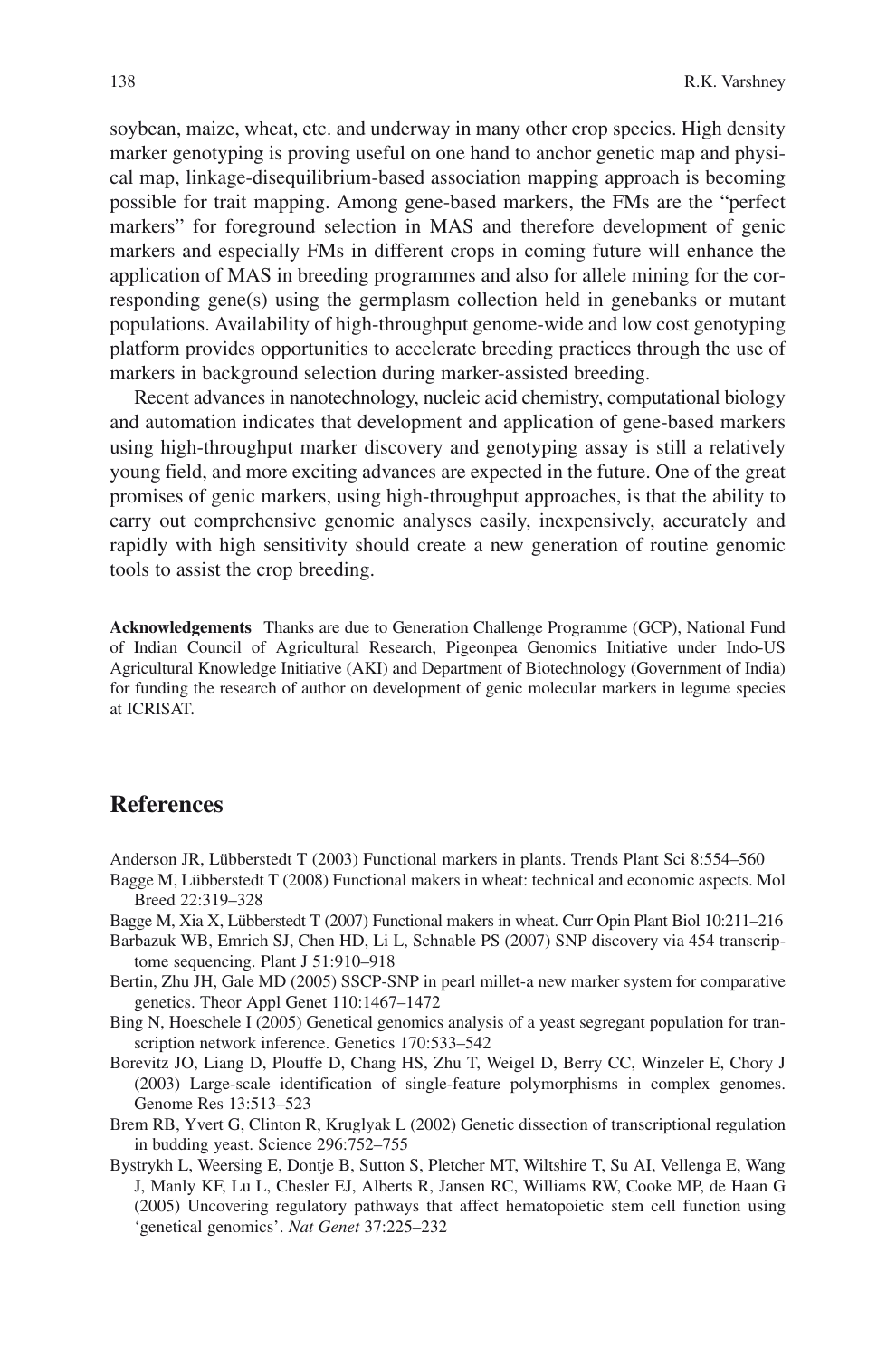- <span id="page-20-15"></span>Castelblanco W, Fregene M (2006) SSCP-SNP-based conserved ortholog set (COS) markers for comparative genomics in cassava (*Manihot esculenta* Crantz). Genet Resour 24:229–236
- <span id="page-20-4"></span>Ching ADA, Caldwell KS, Jung M, Dolan M, Smith OS, Tingey S, Morgante M, Rafalski A (2002) SNP frequency, haplotype structure and linkage disequilibrium in elite maize inbred lines. BMC Genet 3:19
- <span id="page-20-6"></span>Choi HK, Mun JH, Kim DJ, Zhu H, Baek JM, Mudge J, Roe B, Ellis N, Doyle J, Kiss GB, Young ND, Cook DR (2004) Estimating genome conservation between crop and model legume species. Proc Natl Acad Sci 101:15289–15294
- <span id="page-20-7"></span>Cui X, Xu J, Asghar R, Condamine P, Svensson JT, Wanamarker S, Stein N, Roose M, Close TJ (2005) Detecting single-feature polymorphisms using oligonucleotide array and robustified projection pursuit. Bioinformatics 21:3852–3858
- <span id="page-20-8"></span>Das S, Bhat PR, Sudhakar C, Ehlers JD, Wanamaker S, Roberts PA, Cui X, Close TJ (2008) Detection and validation of single feature polymorphisms in cowpea (*Vigna unguiculata* L. Walp) using a soybean genome array. BMC Genomics 9:107
- <span id="page-20-16"></span>Eagles HA, Bariana HS, Ogbonnaya FC, Rebetzke GJ, Hollamby GJ, Henry RJ, Henschke PH, Carter M (2001) Implementation of markers in Australian wheat breeding. Aust J Agric Res 52(12):1349–1356
- <span id="page-20-17"></span>Ersoz ES, Yu J, Buckler ES (2007) Applications of linkage disequilibrium and association mapping in crop plants. In: Varshney RK, Tuberosa R (eds) Genomics-assissted crop improvement, vol I. Springer, The Netherlands, pp 97–119
- <span id="page-20-11"></span>Fan JB, Oliphant A, Shen R, Kermani BG, Garcia F, Gunderson KL, Hansen M, Steemers F, Butler SL, Deloukas P, Galver L, Hunt S, Mcbride C, Bibikova M, Rubano T, Chen J, Wickham E, Doucet D, Chang W, Campbell D, Zhang B, Kruglyak S, Bentley D, Haas J, Rigault P, Zhou L, Stuelpnagel J, Chee MS (2003) Highly parallel SNP genotyping. Cold Spring Harbor Symopsium Quantitaive Biology 68:69–78
- <span id="page-20-5"></span>Fan JB, Chee MS, Gunderson KL (2006) Highly parallel genomic assays. Nature 7:632–644
- Feltus FA, Singh HP, Lohithaswa HC, Schulze SR, Silva TD, Paterson AH (2006) Acomparative genomics strategy for targeted discovery of single-nucleotide polymorphism and conservednoncoading sequences in orphan crops. Plant Phys 140:1183–1191
- Germano J, Klein AS (1999) Species-specific nuclear and chloroplast single nucleotide polymorphisms to distinguish *Picea glauca*, *P. mariana* and *P. rubens*. Theor Appl Genet 99:1–2
- <span id="page-20-3"></span>Grover D, Woodfield AS, Verma R, Zandi PP, Levinson DF, Potash JB (2007) QuickSNP: an automated web server for selection of tagSNPs. Nucleic Acids Res 35:W115–W120
- <span id="page-20-10"></span>Gupta PK (2008) Single-molecule DNA sequencing technologies for future genomics research. Trends Biotech 26:602–611
- <span id="page-20-13"></span>Gupta PK, Rustgi S (2004) Molecular markers from the transcribed/expressed region of the genome in higher plants. Funct Integr Genomics 4:139–162
- <span id="page-20-14"></span>Gupta PK, Varshney RK (2004) Cereal Genomics. Kluwer Academic, The Netherlands, pp 639
- <span id="page-20-1"></span>Gupta PK, Roy JK, Prasad M (2001) Single nucleotide polymorphism: a new paradigm for molecular markers technology and DNA polymorphism detection with emphasis on their use in plants. Curr Sci 80:524–534
- Gupta PK, Varshney RK, Prasad M (2002) Molecular markers: principles and methodology. In: Jain SM, Ahloowalia BS, Brar DS (eds) Molecular techniques in crop improvement. Kluwer Academic, The Netherlands, pp 9–54
- <span id="page-20-0"></span>Gupta PK, Rustgi S, Mir RR (2008) Array-based high throughput DNA markers for crop improvement. Heredity 101:5–18
- <span id="page-20-12"></span>Hillier LW, Marth GT, Quinlan AR, Dooling D, Fewell G, Barnett D, Fox P, Glasscock JI, Hickenbotham M, Huang W, Magrini VJ, Richt RJ, Sander SN, Stewart DA, Stromberg M, Tsung EF, Wylie T, Schedl T, Wilson RK, Mardis ER (2008) Whole-genome sequencing and variant discovery in *C.elegans*. Nat Methods 5:183–188
- <span id="page-20-9"></span>Hudson M (2008) Sequencing breakthroughs for genomic ecology and evolutionary biology. Mol Ecol Resour 8:3–17
- <span id="page-20-2"></span>Huntley D, Baldo A, Johri S, Sergot M (2006) SEAN: SNP prediction and display program utilizing EST sequence clusters. Bioinformatics 22:495–496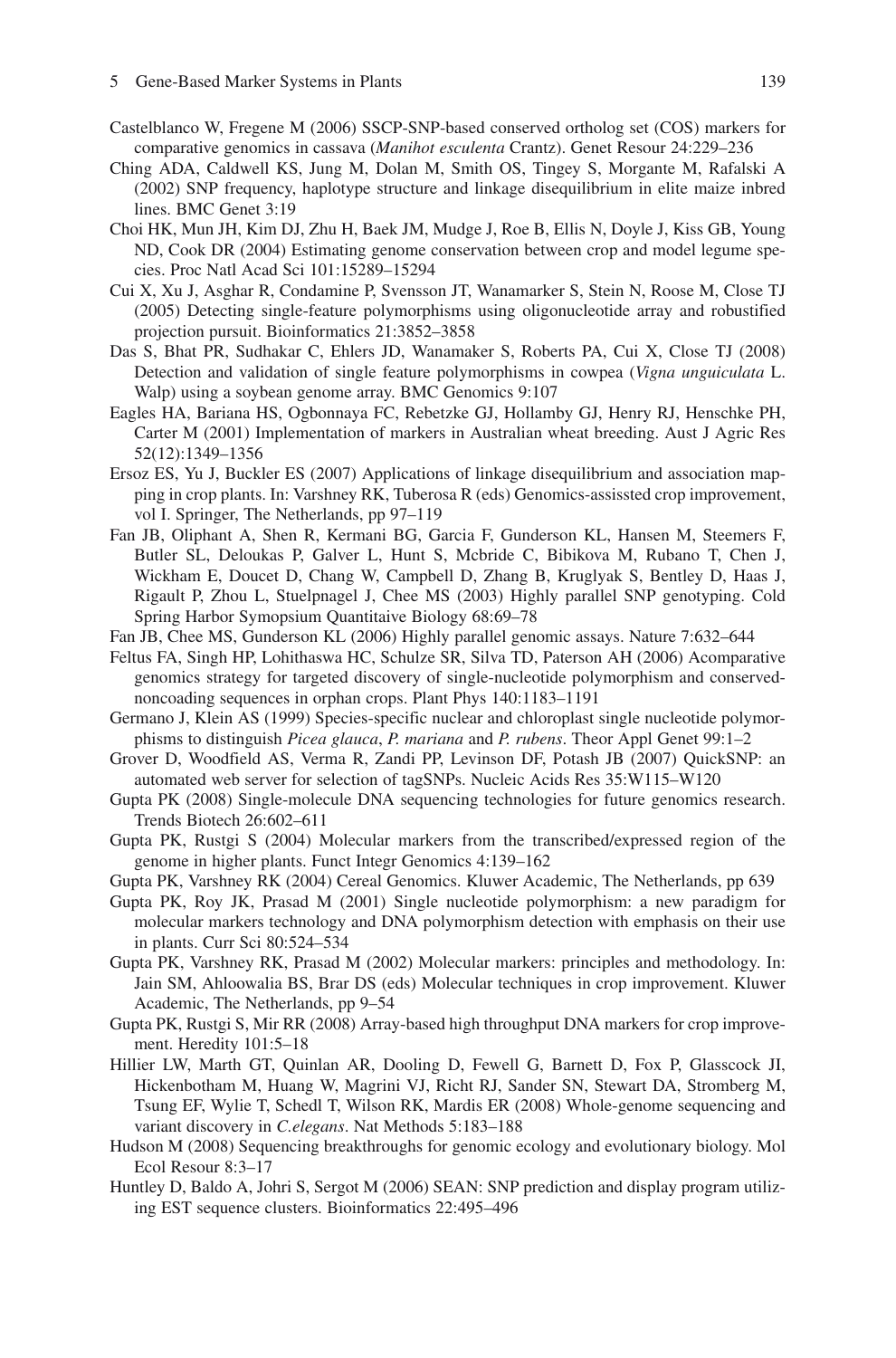- <span id="page-21-11"></span>Hyten DL, Song Q, Choi IY, Yoon MS, Specht JE, Matukumalli LK, Nelson RL, Shoemarker RC, Young ND, Cregan PB (2008) High-throughput genotypying with the GoldenGate assay in the complex genome of soybean. Theor Appl Genet 116:945–952
- <span id="page-21-18"></span>Iyer AS, McCouch SR (2004) The rice bacterial blight resistance gene *xa5* encodes a novel form of disease resistance. Mol Plant Microbe Interact 17(12):1348–1354
- <span id="page-21-19"></span>Iyer-Pascuzzi AS, McCouch SR (2007) Recessive resistance genes and the *Oryza sativa*-*Xanthomonas oryzae* pv. *oryzae pathosystem*. Mol Plant Microbe Interact 7:731–739
- <span id="page-21-0"></span>Jain SM, Brar DS, Ahloowalia BS (2002) Molecular techniques in crop improvement. Kluwer Academic, The Netherlands, pp 601
- <span id="page-21-3"></span>Jayashree B, Hanspal MS, Srinivasan R, Vigneshwaran R, Varshney RK, Spurthi N, Eshwar K, Ramesh N, Chandra S, Hoisington DA (2007) An integrated pipeline of open source software adapted for multi-CPU architectures: use in the large-scale identification of single nucleotide polymorphisms. Comp Funct Genomics 35604:7
- <span id="page-21-6"></span>Jayashree B, Jagdeesh VT, Hoisington D (2008) cisprimertool: software to implement a comparative genomics strategy for the development of conserved intron scanning (CIS) markers. Mol Ecol Resour 8:575–577
- <span id="page-21-7"></span>Krist M, Yu Q (2007) Genetical genomics: successes and prospects in plants. In: Varshney RK, Tuberosa R (eds) Genmics assisted crop improvement. Springer, The Netherlands, pp 245–266
- <span id="page-21-14"></span>Komuri T, Nitta N (2005) Utilization of the CAPS/dCAPS method to convert rice SNPs into PCRbased markers. Breed Sci 55:93–98
- <span id="page-21-13"></span>Kota R, Varshney RK, Prasad M, Zhang H, Stein N, Graner A (2007) EST-derived single nucleotide polymorphism markers for assembling genetic and physical maps of the barley genome. Funct Integr Genomics. doi:10.1007/s10142-077-0060-9
- <span id="page-21-8"></span>Kumar R, Qiu J, Joshi T, Valliyodan B, Xu D, Nguyen HT (2007) Single feature polymorphism discovery in Rice. PLoS ONE 2:e284
- <span id="page-21-16"></span>Langridge P (2005) Molecular breeding of wheat and barley. In: Tuberosa R, Phillips RL, Gale M (eds) In the wake of the double helix: from the green revolution to the gene revolution. Avenue Meida, Bologna, Italy, pp 279–286
- <span id="page-21-5"></span>Lohithaswa HC, Feltus FA, Singh HP, Bacon CD, Bailey CD, Paterson AH (2007) Leveraging the rice genome sequence for monocot comparative and translational genomics. Theor Appl Genet 115:237–243
- <span id="page-21-9"></span>Luo ZW, Potokina E, Druka A, Wise R, Waugh R, Kearsey MJ (2007) SFP Genotyping from affymetrix arrays is robust but largely detects *Cis*-acting expression regulators. Genetics 176:789–800
- <span id="page-21-10"></span>Mardis ER (2008) The impact of next-generation sequencing technology on genetics. Trends Genet 24:133–141
- <span id="page-21-2"></span>Matukumalli LK, Grefenstette JJ, Hyten DL, Choi IY, Cregan PB, Van Tassell CP (2006) SNP-PHAGE-High throughput SNP discovery pipeline. BMC Bioinformatics 7:468
- <span id="page-21-12"></span>May GD, Lekha PT, Kashiwagi J, Huntley JJ, Farmer AD, Cook DR, Varshney RK (2008) Whole transcriptome shotgun sequencing for variant detection and transcript profiling in chickpea (*Cicer arietinum* L.). In: Plant Animal Genomes XVI Conf San Diego USA P385 (http://www. intl-pag.org/16/abstracts/PAG16\_P05f\_385.html)
- <span id="page-21-17"></span>Murai J, Taira T, Ohta D (1999) Isolation and characterization of the three *Waxy* genes encoding the granule-bound starch synthase in hexoploid wheat. Gene 234:71–79
- <span id="page-21-15"></span>Neff MM, Neff JD, Chory J, Pepper AE (1998) dCAPS, a simple technique for the genetic analysis of single nucleotide polymorphisms: experimental applications in *Arabidopsis thaliana* genetics. Plant J 14:387–392
- <span id="page-21-4"></span>Neff MM, Turk E, Kalishman M (2002) Web-based primer design for single nucleotide polymorphism analysis. Trends Genet 18:613–615
- <span id="page-21-1"></span>Panitz F, Stengaard H, Hornshøj H, Gorodkin J, Hedegaard J, Cirera S, Thomsen B, Madsen LB, Høj A, Vingborg RK, Zahn B, Wang X, Wang X, Wernersson R, Jørgensen CB, Scheibye-Knudsen K, Arvin T, Lumholdt S, Sawera M, Green T, Nielsen BJ, Havgaard JH, Brunak S, Fredholm M, Bendixen C (2007) SNP mining porcine ESTs with MAVIANT, a novel tool for SNP evaluation and annotation. Bioinformatics 23:i387–i391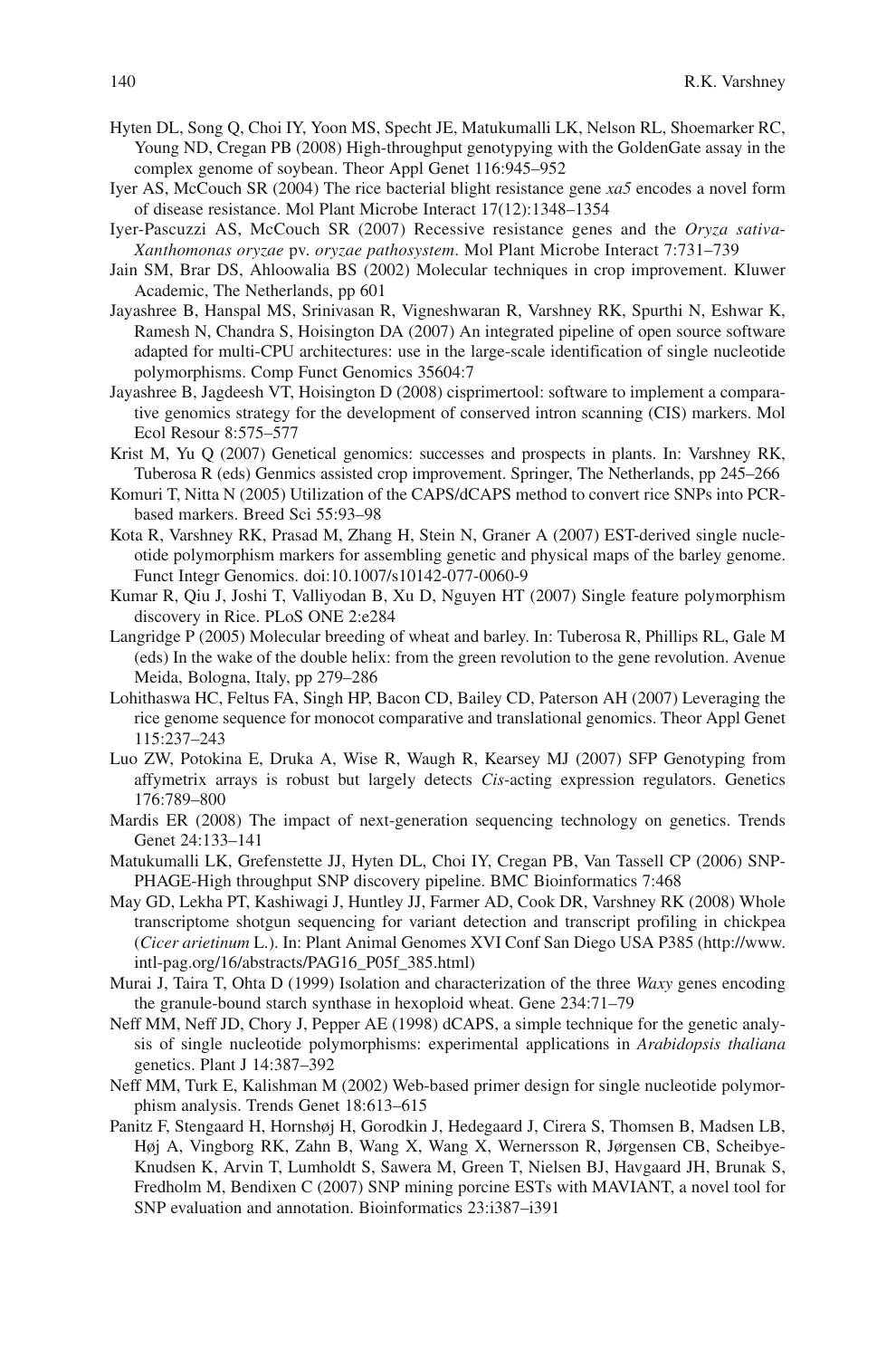- <span id="page-22-12"></span>Peiffer DA, Le JM, Steemers FJ, Chang W, Jenniges T, Garcia F, Haden K, Li J, Shaw CA, Belmont J, Cheung SW, Shen RM, Barker DL, Gunderson KL (2006) High-resolution genomic profiling of chromosomal aberrations using Infinium whole-genome genotyping. Genome Res 16:1136–1148
- <span id="page-22-6"></span>Phan HT, Ellwood SR, Adhikari K, Nelson MN, Oliver RP (2007) The first genetic and comparative map of white lupin (*Lupinus albus* L.): identification of QTLs for anthracnose resistance and flowering time, and a locus for alkaloid content. DNA Res 14:59–70
- <span id="page-22-5"></span>Rajesh PN, Muehlbauer FJ (2008) Discovery and detection of single nucleotide polymorphism (SNP) in coding and genomic sequences in chickpea (*Cicer arietinum* L.) Euphytica. doi: 10.1007/s10681-008-9675-8
- <span id="page-22-8"></span>Ronald J, Akey JM, Whittle J, Smith EN, Yvert G, Kruglyak L (2005) Simultaneous genotyping, gene-expression measurement, and detection of allele-specific expression with oligonucleotide arrays. Genome Res 15:284–291
- <span id="page-22-9"></span>Rostoks N, Borevitz JO, Hedley PE, Russell J, Mudie S, Morris J, Cardle L, Marshall DF, Waugh R (2005) Single-feature polymorphism discovery in the barley transcriptome. Genome Biol 6 (6), art. no. R54
- <span id="page-22-11"></span>Rostoks N, Ramsay L, MacKenzie K, Cardle L, Bhat PR, Roose ML, Svensson JT, Stein N, Varshney RK, Marshall DF, Graner A, Close TJ, Waugh R (2006) Recent history of artificial outcrossing facilitates whole-genome association mapping in elite inbred crop varieties. Proc Natl Acad Sci USA 103:18656–18661
- <span id="page-22-2"></span>Savage D, Batley J, Erwin T, Logan E, Love CG, Lim GAC, Mongin E, Barker G, Spangenberg GC, Edwards D (2005) SNPServer: a real-time SNP discovery tool. Nucleic Acids Res 33:W493–W495
- <span id="page-22-0"></span>Schmitt BA, Costa JH, de Melo DF (2006) AOX -A functional marker for efficient cell reprogramming under stress? Trends Plant Sci 11:281–287
- <span id="page-22-1"></span>Shah N, Teplitsky MV, Minovitsky S, Pennacchio LA, Hugenholtz P, Hamann B, Dubchak I (2005) SNP-VISTA: An interactive SNP visualization tool. BMC Bioinformatics 6:292
- Slade AJ, Knauf VC (2005) TILLING moves beyond functional genomics into crop improvement. Transgenic Res 14:109–115
- <span id="page-22-10"></span>Smith AD, Xuan Z, Zhang MQ (2008) Using quality scores and longer reads improves accuracy of Solexa read mapping. BMC Bioinformatics 9:128
- <span id="page-22-13"></span>Stein N, Prasad M, Scholz U, Thiel T, Zhang H, Wolf M, Kota R, Varshney RK, Perovic D, Grosse I, Graner A (2007) A 1000 loci transcript map of the barley genome- new anchoring points for integrative grass genomics. Theor Appl Genet 114:823–839
- <span id="page-22-7"></span>Sreenivasulu N, Varshney RK, Kavikishore PV, Weschke W (2004) Tolerance to abioitic stress- a functional genomics approach. In: Gupta PK, Varshney RK (eds) Cereal genomics. Kluwer Academic, The Netherlands, pp 483–514
- <span id="page-22-16"></span>Sun DJ, He ZH, Xia XC, Zhang LP, Morris C, Appeis R, Ma W, Wang H (2005) A novel STS marker for polyphenol oxidase activities in bread wheat. Mol Breed 16:209–218
- <span id="page-22-3"></span>Tang J, Vosman B, Voorrips RE, van der Linden CG, Leunissen JA (2006) QualitySNP: a pipeline for detecting single nucleotide polymorphisms and insertions/deletions in EST data from diploid and polyploid species. BMC Bioinformatics 7:438
- <span id="page-22-4"></span>Tang J, Leunissen JA, Voorrips RE, van der Linden CG, Vosman B (2008) HaploSNPer: a web-based allele and SNP detection tool. BMC Genet 9:23
- Thiel T, Kota R, Grosse I, Stein N, Graner A (2004) SNP2CAPS: a SNP and INDEL analysis tool for CAPS marker development. Nucleic Acids Res 32:e5
- <span id="page-22-15"></span>Thro AM, Parroot W, Udall JA, Beavis WD (2004) The experience of initiative for future agricultural and food systems. Crop Sci 44:1893
- <span id="page-22-17"></span>Till BJ, Comai L, Henikoff S (2007) Tilling and Ecotilling for crop improvement In: Varshney RK, Tuberosa R (eds) Genomics-assissted crop improvement, vol I, Springer, The Netherlands, pp 333–349
- <span id="page-22-14"></span>Tuvesson S, Dayteg C, Hagberg P, Manninen O, Tanhuanpää P, Tenhola-Roininen T, Kiviharju E, Weyen J, Förster J, Schondelmaier J, Lafferty J, Marn M, Fleck A (2007) Molecular markers and doubled haploids in European plant breeding programmes. Euphytica 158:305–312